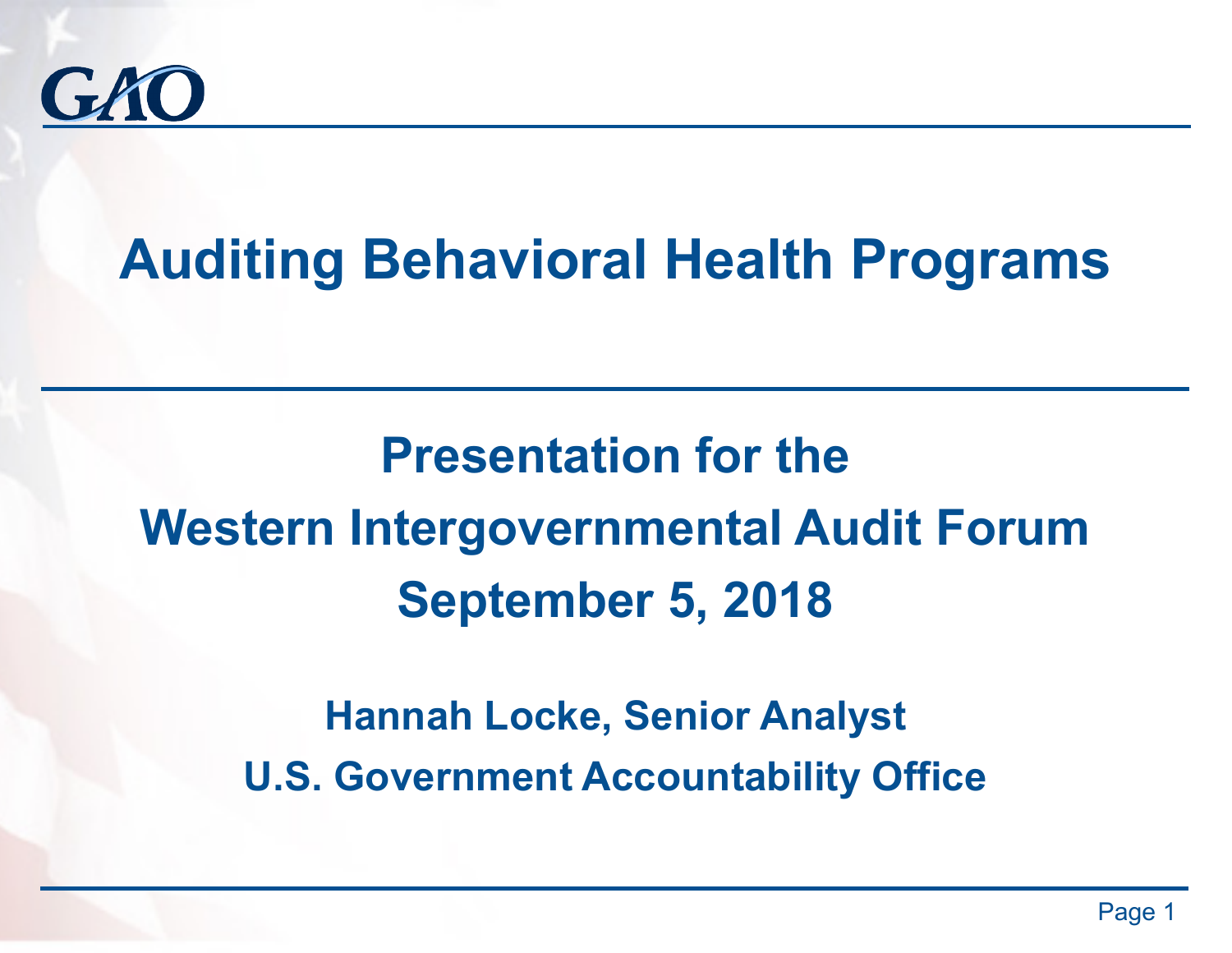

### **Overview**

- Background: Prevalence, Treatment, and Spending
- GAO's Behavioral Health Work
- Special Considerations for Auditing Behavioral Health Programs
- Work Coming Soon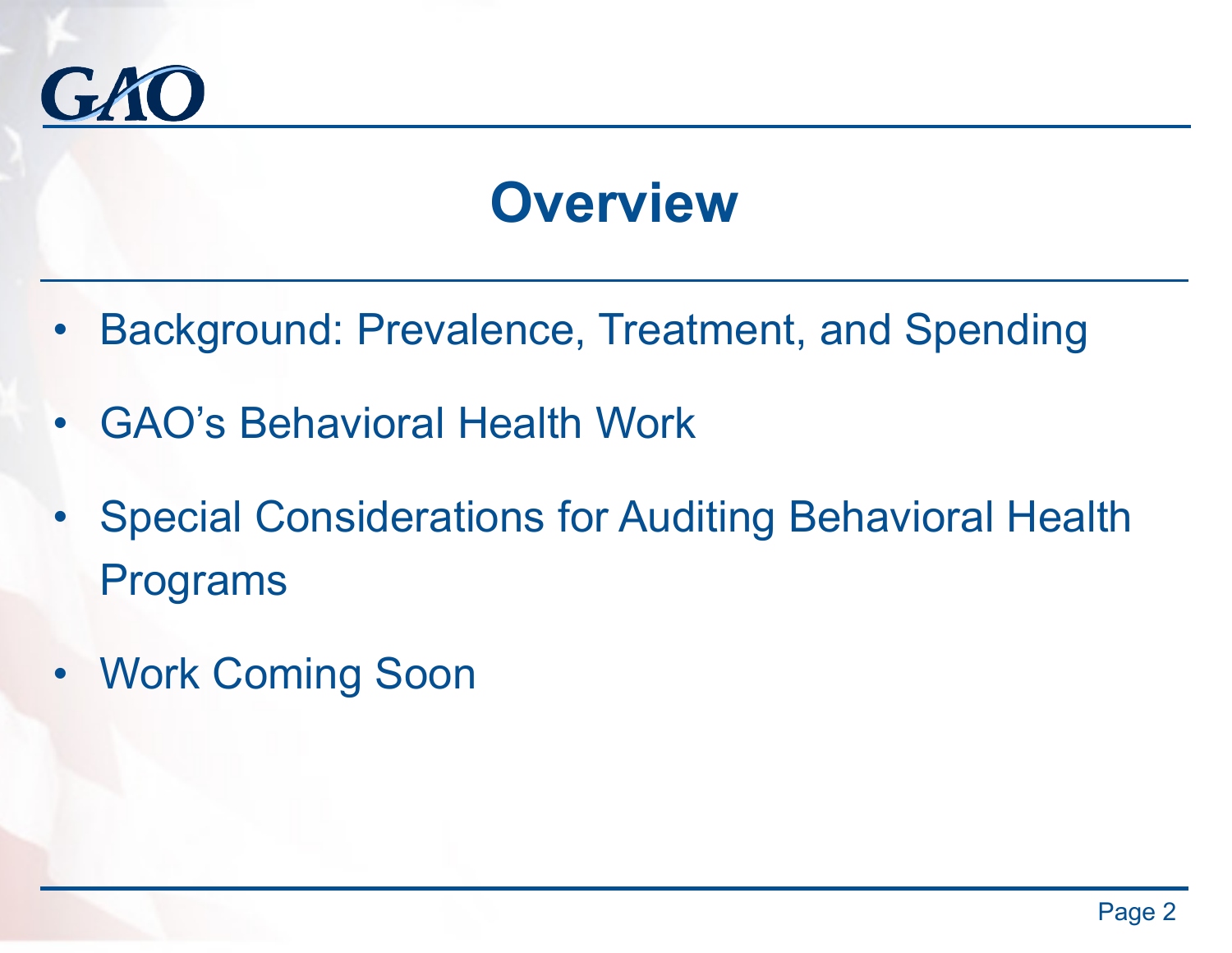

- The term "behavioral health" encompasses mental health and substance use conditions.
- Common mental health conditions include
	- o anxiety disorders like phobias and post-traumatic stress disorder, and
	- o mood disorders like depression and bipolar disorder.
- Common substance use conditions include o alcohol use disorder, and o opioid use disorder.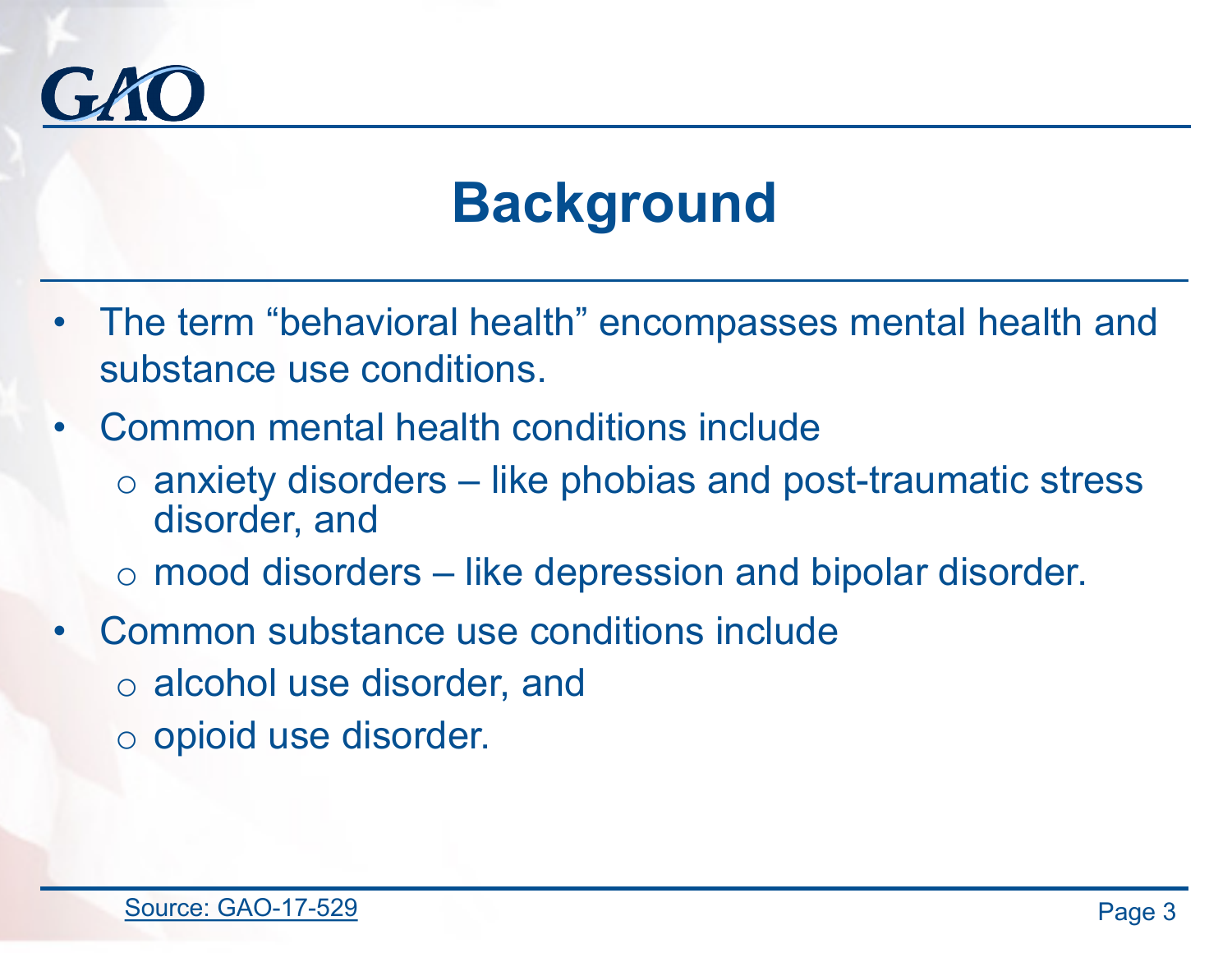

- In 2016, an estimated 45 million adults had a mental health condition, and of those, about 10 million had a serious mental illness.
- About 19 million adults had a substance use condition.
- About 8 million adults had co-occurring conditions (both mental health and substance use conditions).
- Low-income individuals, such as those enrolled in Medicaid, are at greater risk for developing behavioral health conditions.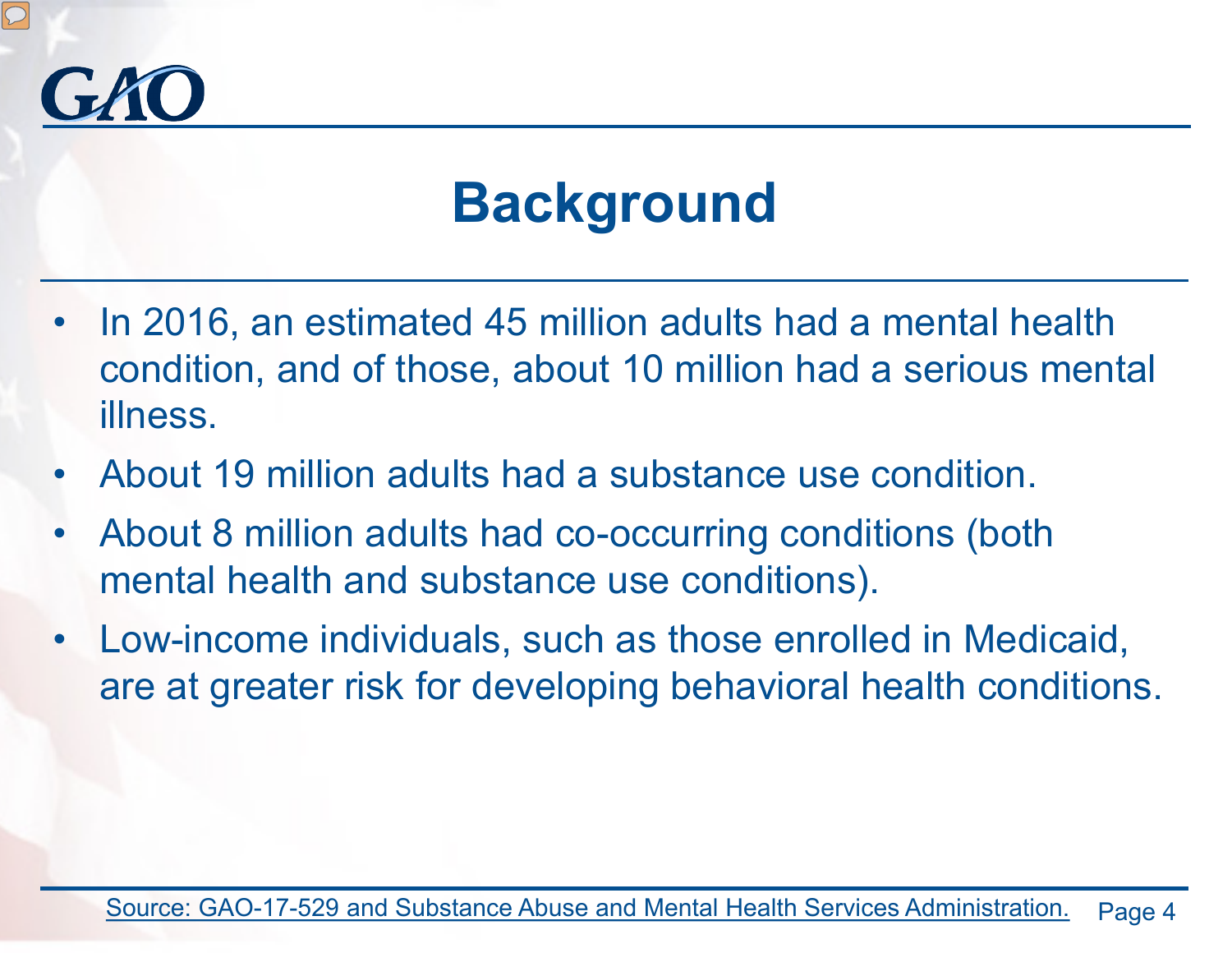

- Treatment can help people reduce and manage their symptoms, improve their functioning, and maintain their ability to live in and contribute to their communities.
- Treatments can include one or more of the following:

| <b>Psychosocial</b><br>therapies                                                                      | <b>Medications</b>                                                      | <b>Supportive services</b>                                                                                                                        |
|-------------------------------------------------------------------------------------------------------|-------------------------------------------------------------------------|---------------------------------------------------------------------------------------------------------------------------------------------------|
| Meetings with a health<br>care provider<br>designed to reduce<br>symptoms and<br>improve functioning. | <b>Prescription drugs</b><br>that affect mood,<br>thought, or behavior. | Services designed to<br>help individuals manage<br>their conditions and<br>maximize their potential<br>to live independently in<br>the community. |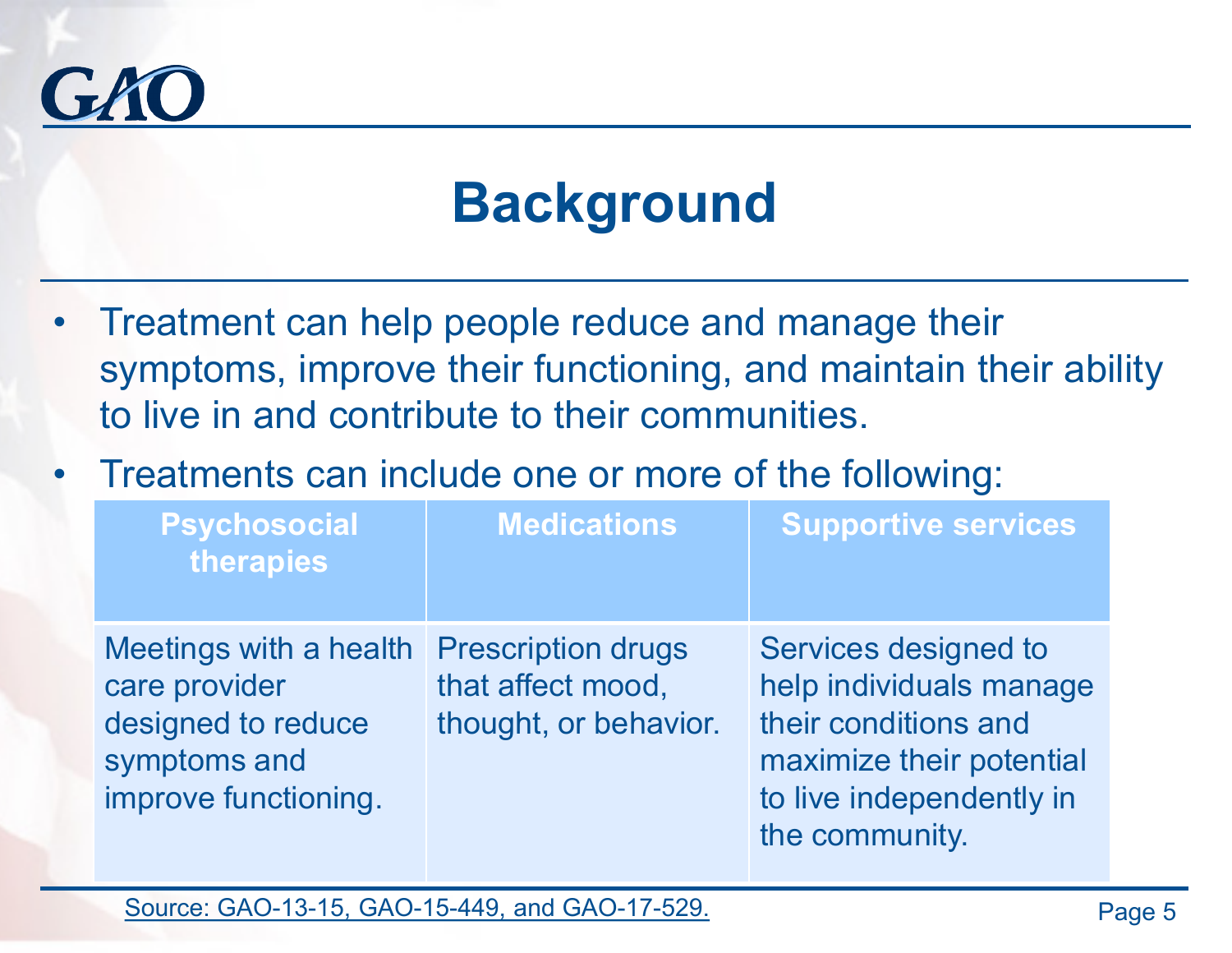

- Treatment is also important because untreated conditions can lead to
	- worsening health,
	- increased medical costs,
	- negative effects on employment,
	- strain on relationships, and
	- incarceration.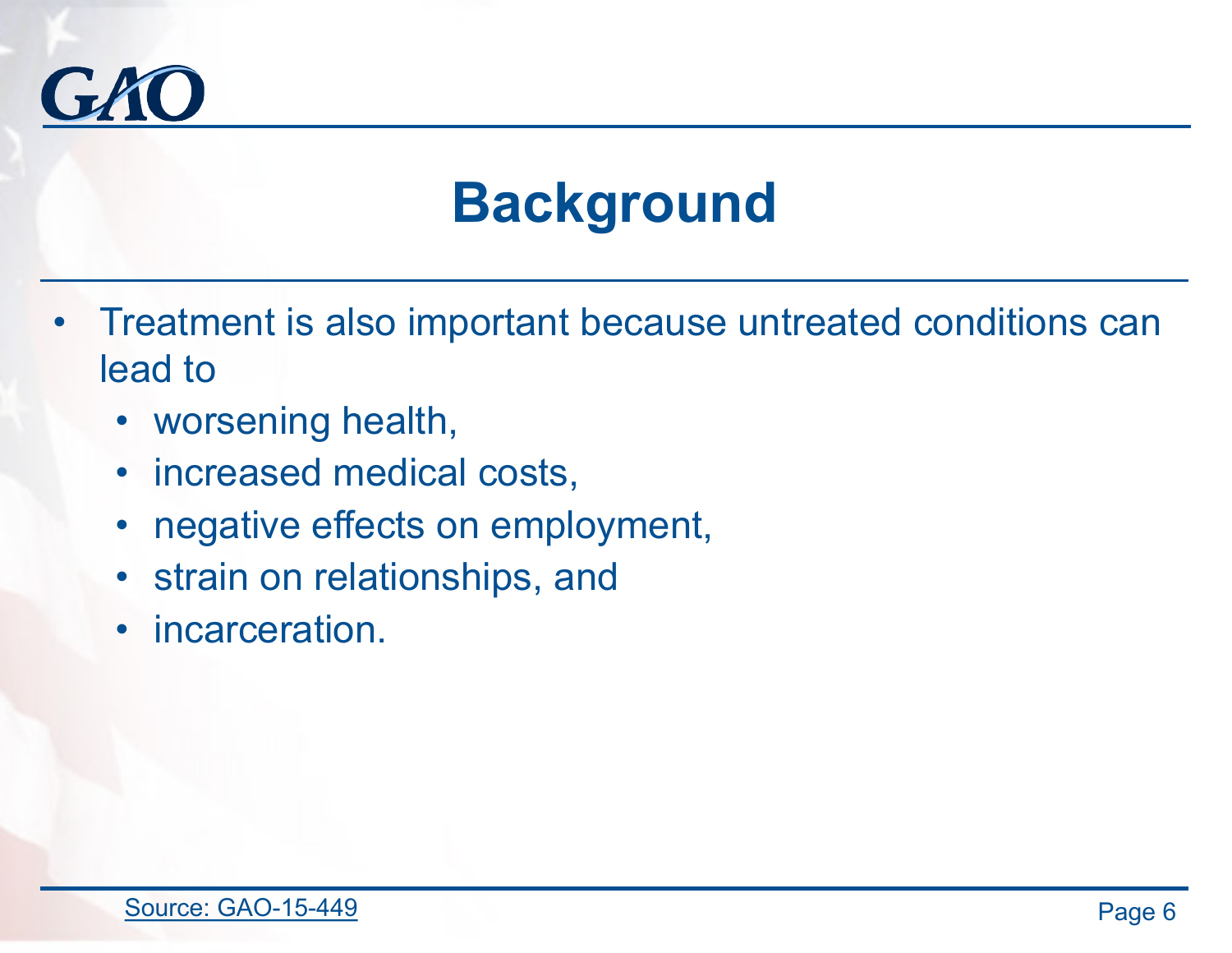

- **Mental health treatment**: Of the 45 million adults with a mental health condition in 2016, in the past year, about 19 million (43 percent) had received treatment in the past year.
- **Substance use treatment**: 2 million of the 19 million adults with substance use conditions received treatment in 2016 (11 percent).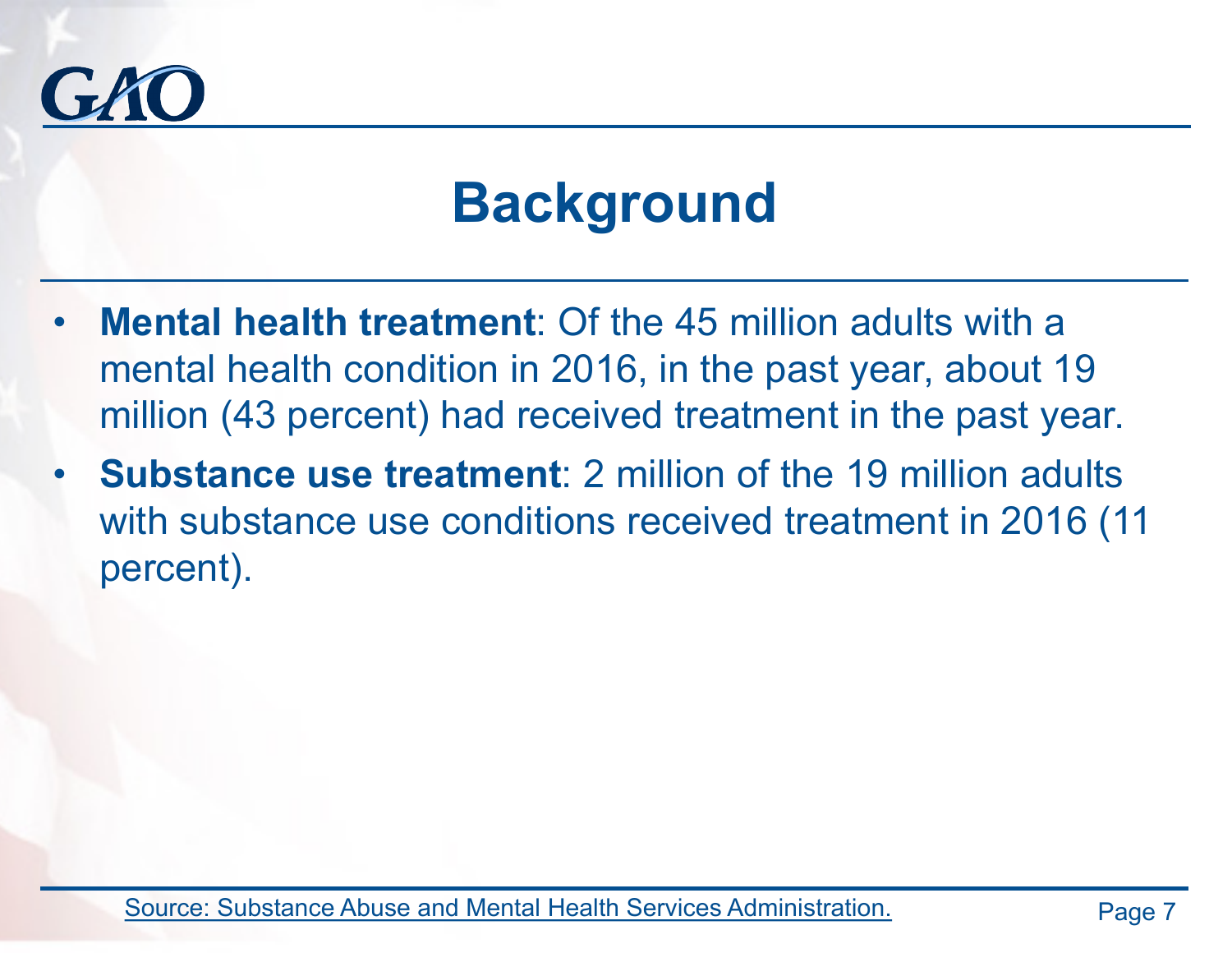

- **Unmet need for mental health treatment**:
	- About 12 million adults had a perceived unmet need for treatment in 2016.
- **Unmet need for substance use treatment**:
	- About 18 million adults who needed treatment did not receive specialty substance use treatment in 2016.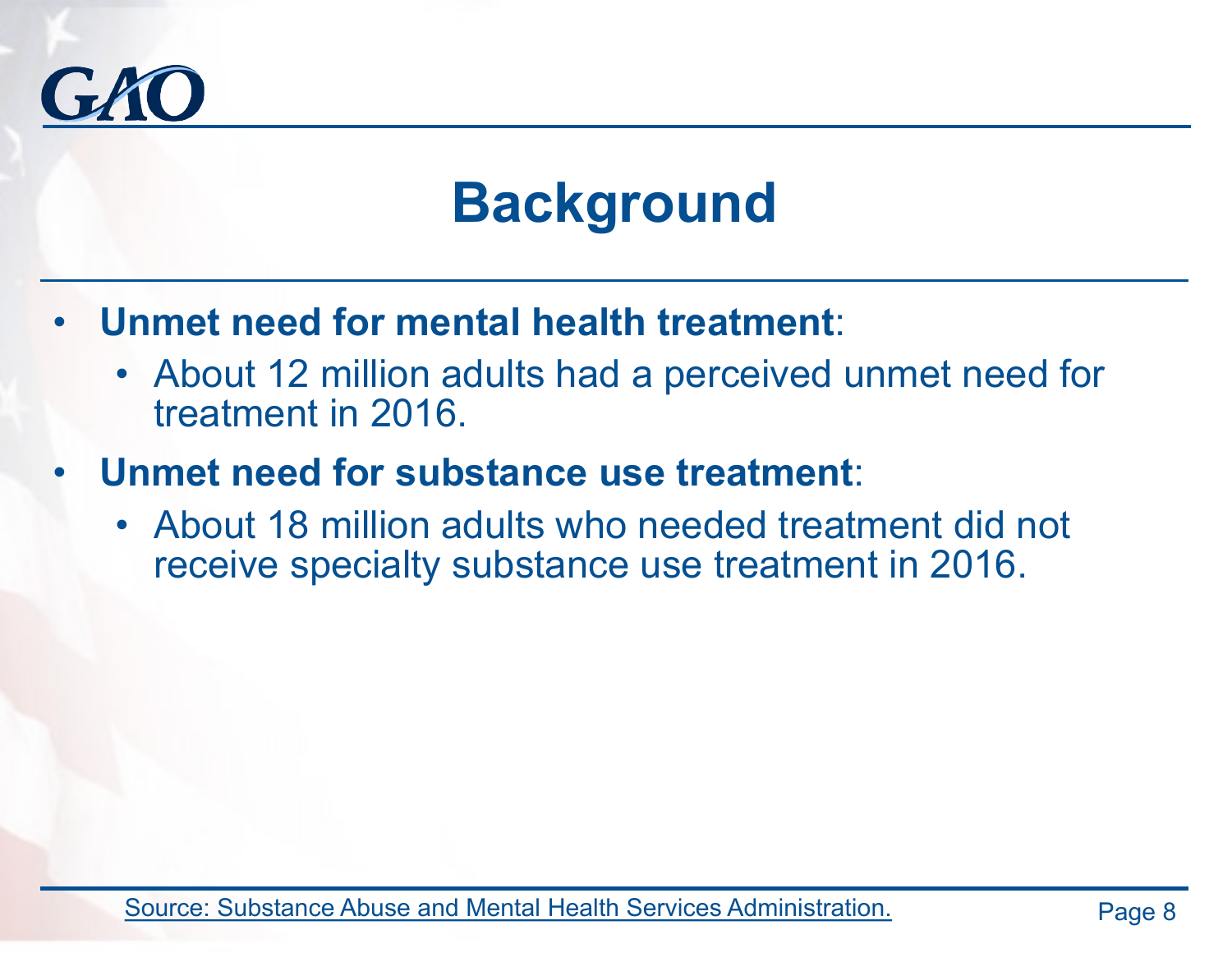

Projected Spending on Behavioral Health Treatment by Payer, 2016

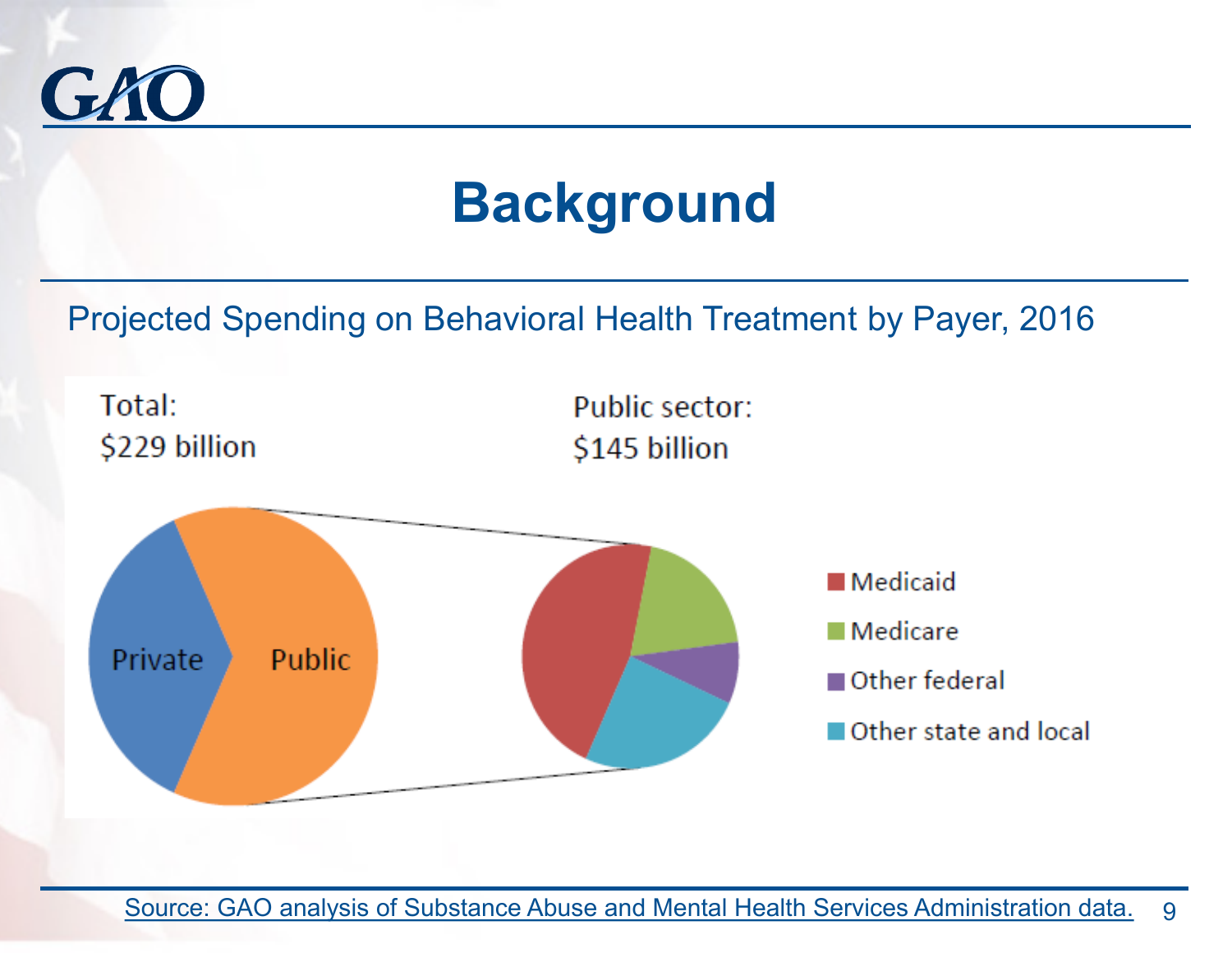

### High Expenditure Medicaid Beneficiaries

### **Percentage of High-Expenditure and All Medicaid-Only Enrollees with Certain Conditions or Services, Fiscal Year 2011**

|                                                               |       |       |      |       | Fiscal year   Asthma   Diabetes   HIV/AIDS   Mental health   Substance use |
|---------------------------------------------------------------|-------|-------|------|-------|----------------------------------------------------------------------------|
| <b>Percentage of high-expenditure Medicaid-only enrollees</b> |       |       |      |       |                                                                            |
| 2011                                                          | 14.20 | 18.79 | 3.10 | 52.64 | 19.87                                                                      |
|                                                               |       |       |      |       |                                                                            |
| <b>Percentage of all Medicaid-only enrollees</b>              |       |       |      |       |                                                                            |
| 2011                                                          | 5.74  | 2.98  | 0.27 | 13.61 | 4.02                                                                       |

Source: GAO analysis of data from the Centers for Medicare & Medicaid Services. | GAO-15-460 Notes: High-expenditure Medicaid-only enrollees were defined as the 5 percent with the highest expenditures within each state. Data were from all states and the District of Columbia, but excluded Florida and Maine.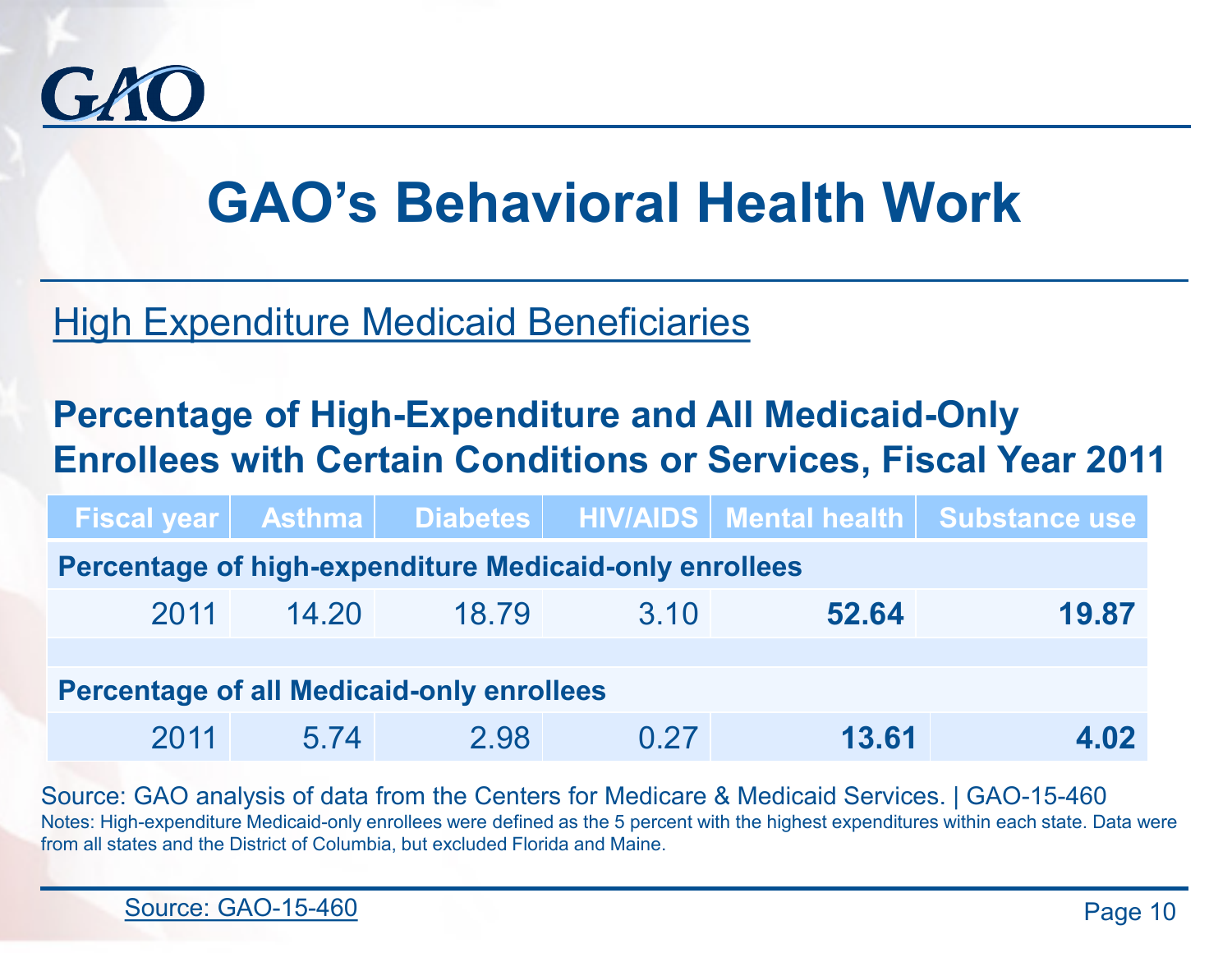

### Federal Efforts Related to Serious Mental Illness

- In fiscal year 2013, 30 programs specifically targeted individuals with severe mental illness, including subpopulations such as homeless veterans and children and families.
- About \$5.7 billion was obligated for the 30 targeted programs.

| Number of programs, by primary program purpose |                   |          |                     |                     |                                |                  |       |              |
|------------------------------------------------|-------------------|----------|---------------------|---------------------|--------------------------------|------------------|-------|--------------|
| Agency                                         | <b>Prevention</b> | Research | Support<br>services | <b>Surveillance</b> | <b>Technical</b><br>assistance | <b>Treatment</b> | Other | <b>Total</b> |
| <b>DOD</b>                                     |                   |          |                     |                     |                                |                  |       | 5            |
| <b>DOJ</b>                                     |                   |          |                     |                     |                                |                  |       | 3            |
| <b>HHS</b>                                     |                   |          | 10                  |                     | з                              |                  |       | 13           |
| <b>SSA</b>                                     |                   |          |                     |                     |                                |                  |       |              |
| VA                                             |                   |          |                     |                     |                                | հ                |       | 8            |
| <b>Total</b>                                   |                   |          | 15                  |                     |                                |                  |       | 30           |

Source: GAO analysis of questionnaire responses from five federal agencies. | GAO-15-113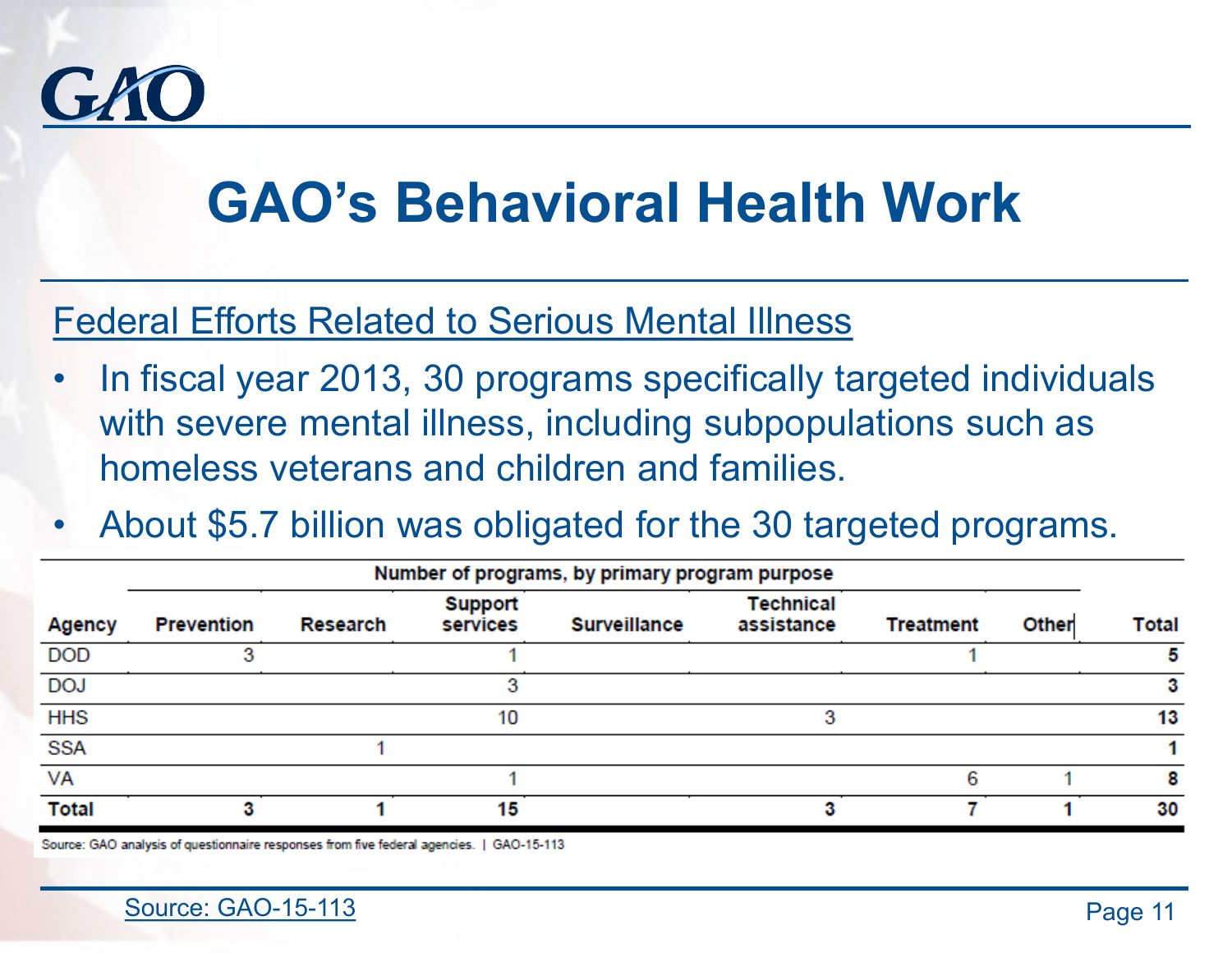

#### **Evaluation Status of 30 Federal Programs Targeting Individuals with Serious Mental Illness, as of September 2014**

| <b>Completed</b>                                                                                                                                    | <b>Underway</b> | Neither completed or underway |  |  |
|-----------------------------------------------------------------------------------------------------------------------------------------------------|-----------------|-------------------------------|--|--|
| $\begin{array}{c c c c c c c c c} \bullet & \bullet & \bullet & \bullet & \bullet & \bullet & \bullet\end{array}$<br>$\bullet\bullet\bullet\bullet$ |                 | 0000000<br>000000             |  |  |

Source: GAO analysis of questionnaire responses from five federal agencies. | GAO-15-113

As of September 2014, only 9 of the 30 programs that focus on serious mental illness had completed program evaluations.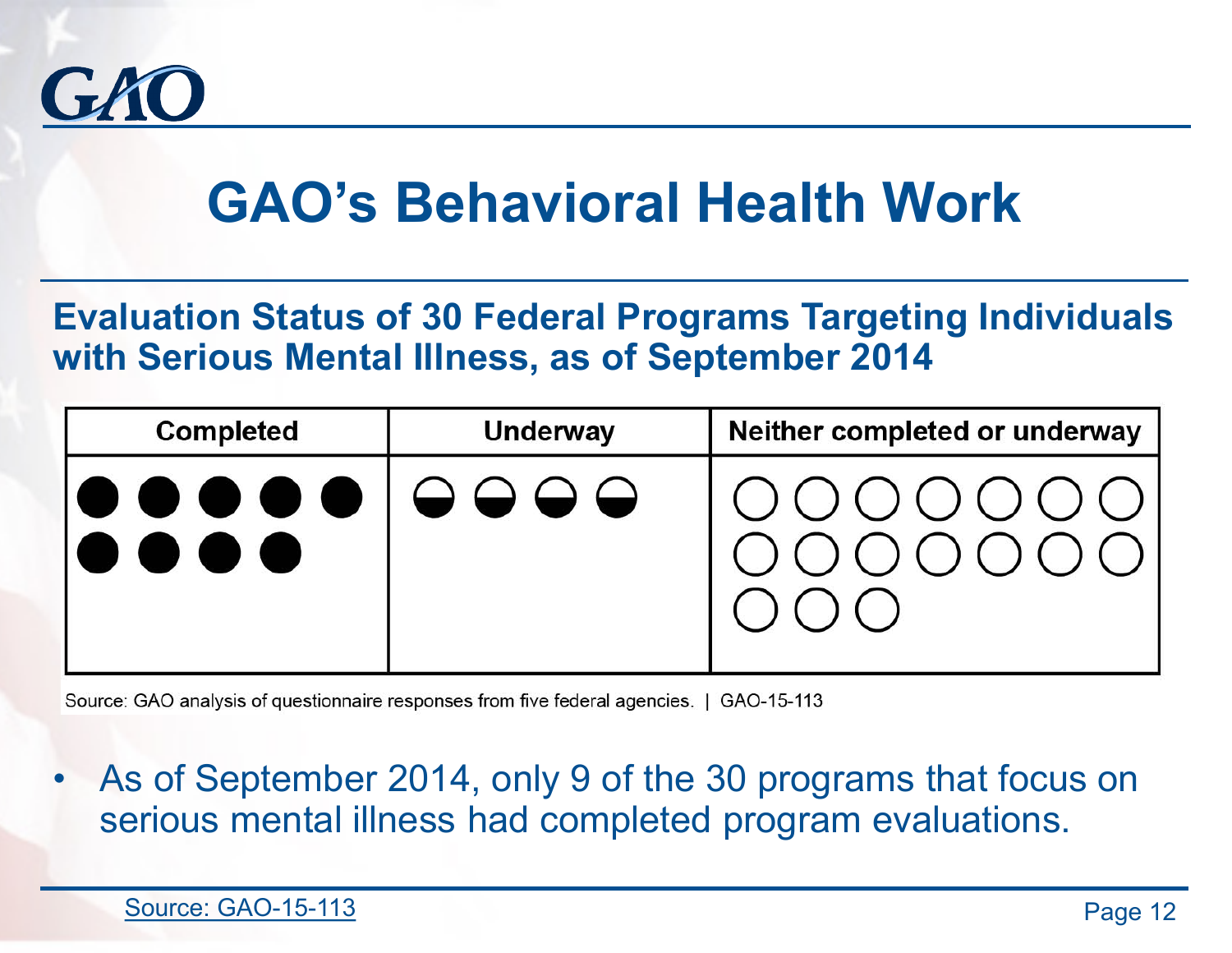

#### Children's Mental Health

- Early detection and treatment of childhood mental health conditions can improve symptoms and reduce potentially detrimental effects on a child's life.
- Concerns were raised that children with mental health conditions do not always receive appropriate care.
	- o Lack of access
	- o Rapid increase in psychotropic medication use, especially antipsychotics
- Compared to privately insured children, children in Medicaid can experience:
	- o a greater prevalence of mental health conditions
	- o increased prescribing of psychotropic medications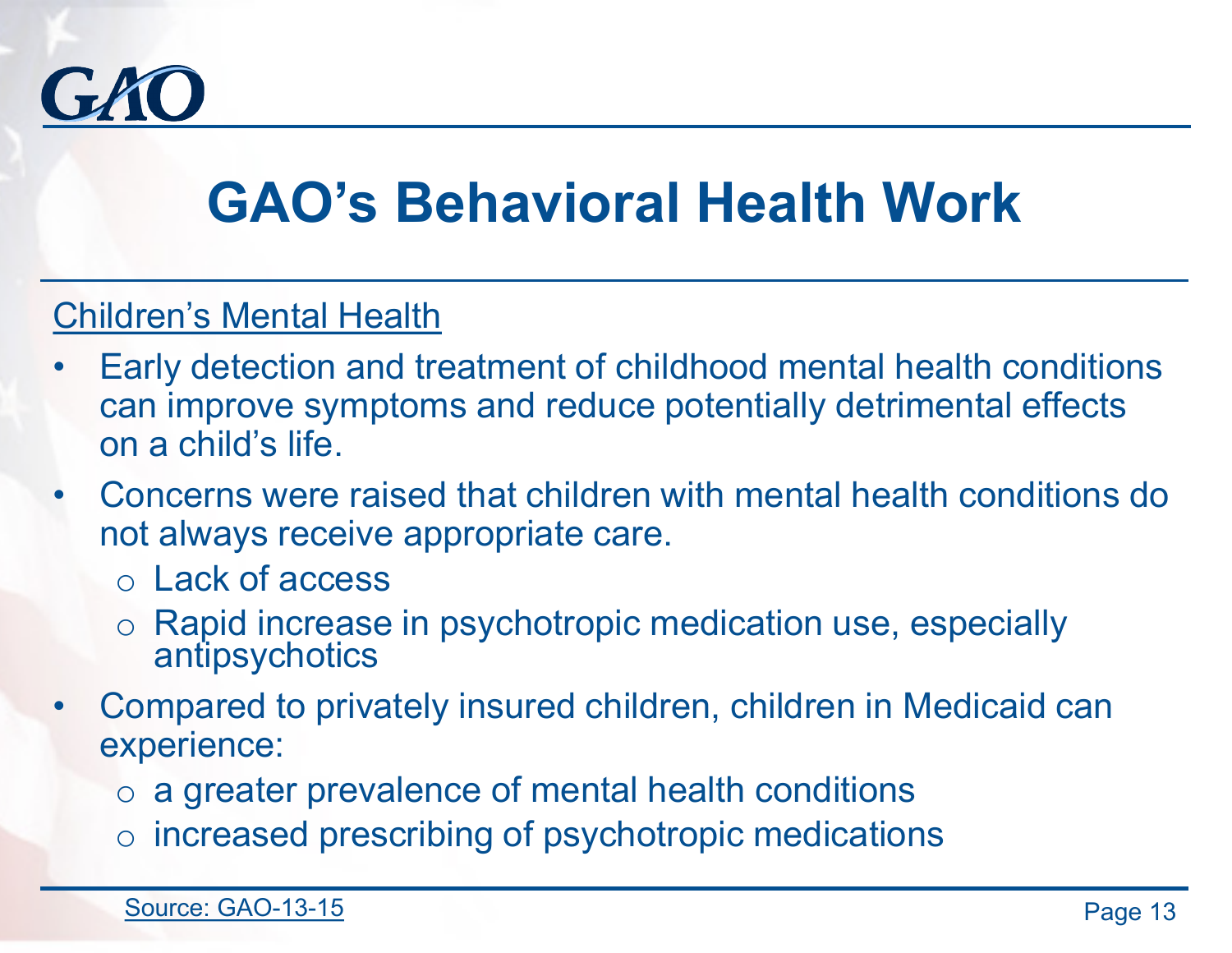

- Children in Medicaid took psychotropic medications at a higher rate than privately insured children.
	- o 6.2 percent of children in Medicaid
	- $\circ$  4.8 percent of children with private insurance
- Rate was twice as high for boys in Medicaid (8.4 percent) than girls (3.9 percent)
- Almost half of children in Medicaid who took psychotropic medications took more than one in a 1-year period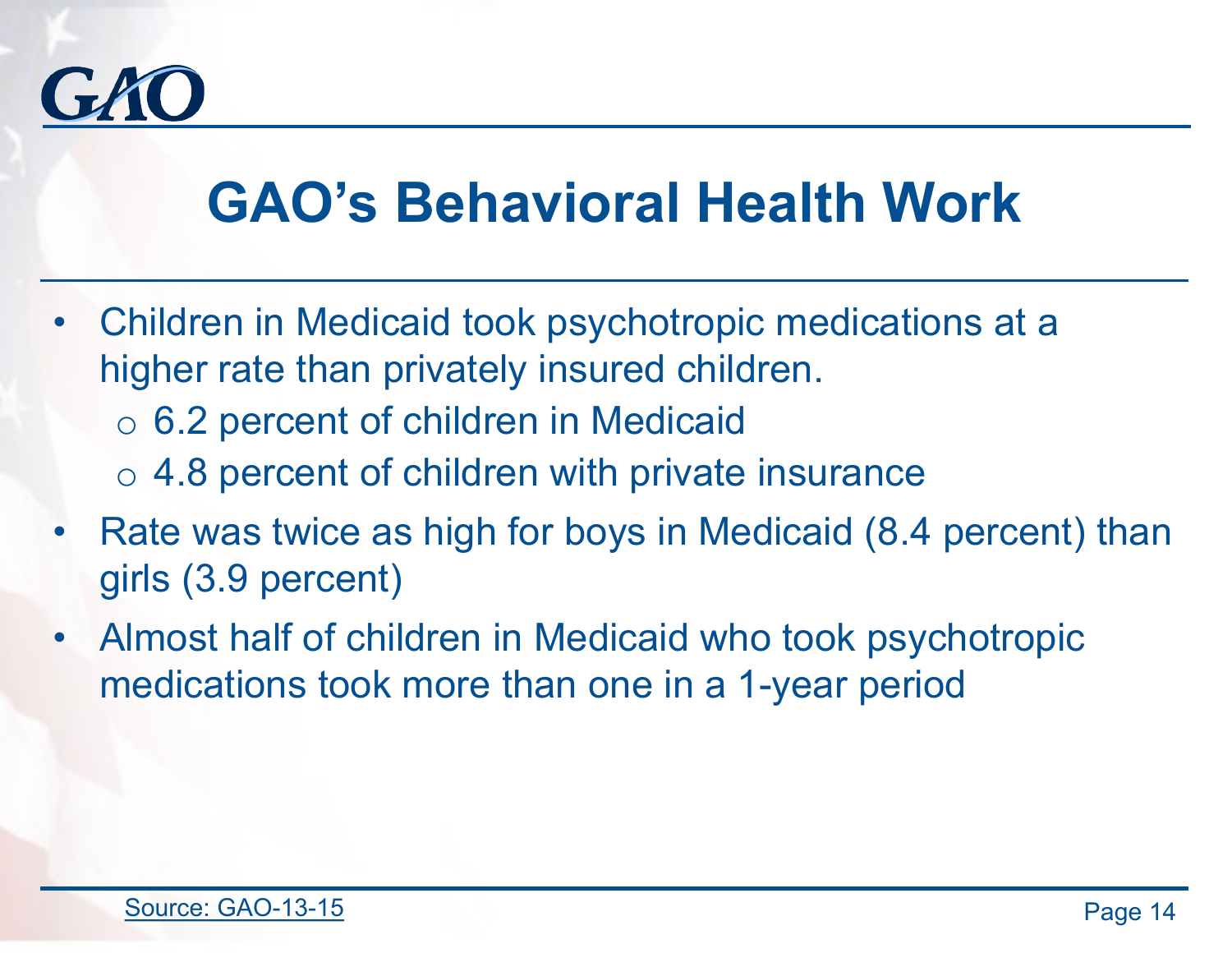

Table 1: Most Common Types of Psychotropic Medications Taken by Children Covered by Medicaid or Private Insurance, Ages 0-20, 2007-2009

Percentage of children who took the type of medication among children who took any psychotropic medication

| Type of medication         | <b>Medicaid</b> | <b>Private insurance</b> |
|----------------------------|-----------------|--------------------------|
| ADHD medication            | 78%             | 74%                      |
| Antidepressant             | 24              | 33                       |
| Antipsychotic <sup>a</sup> | 21              |                          |

Source: GAO analysis of HHS data.

Notes: Data are from the Medical Expenditure Panel Survey. The percentages do not sum to 100 because children can take multiple medications. Differences between children covered by Medicaid and those covered by private insurance were not statistically significant, unless otherwise noted. Percentages represent estimated average annual rates.

<sup>a</sup>The difference between children in Medicaid and privately insured children was statistically significant.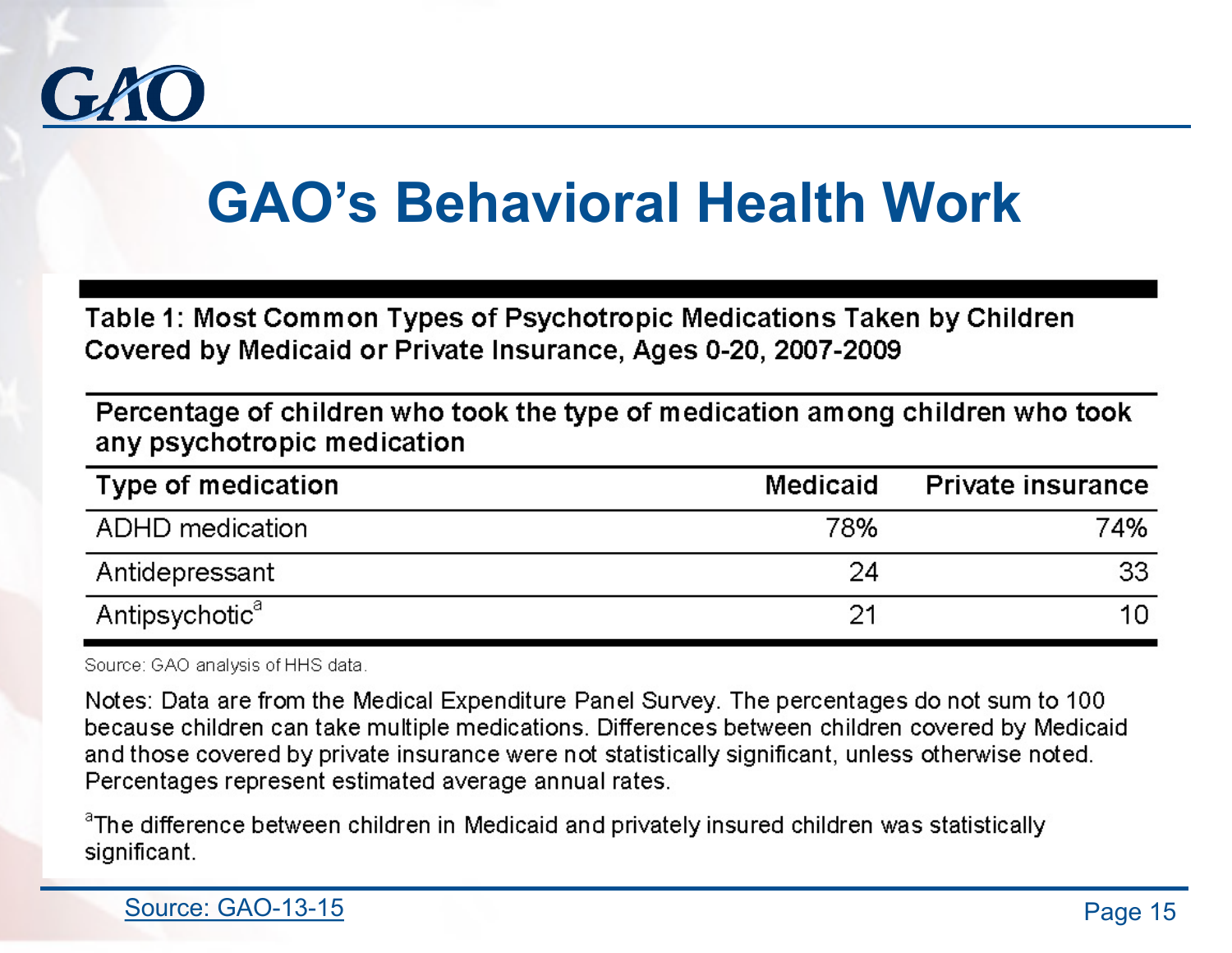

- Children in Medicaid were over twice as likely as privately insured children to take an antipsychotic medication. o 1.3 percent of children in Medicaid
	- $\circ$  0.5 percent of children with private insurance
- Majority of children in Medicaid who took an antipsychotic were males ages 6 through 17.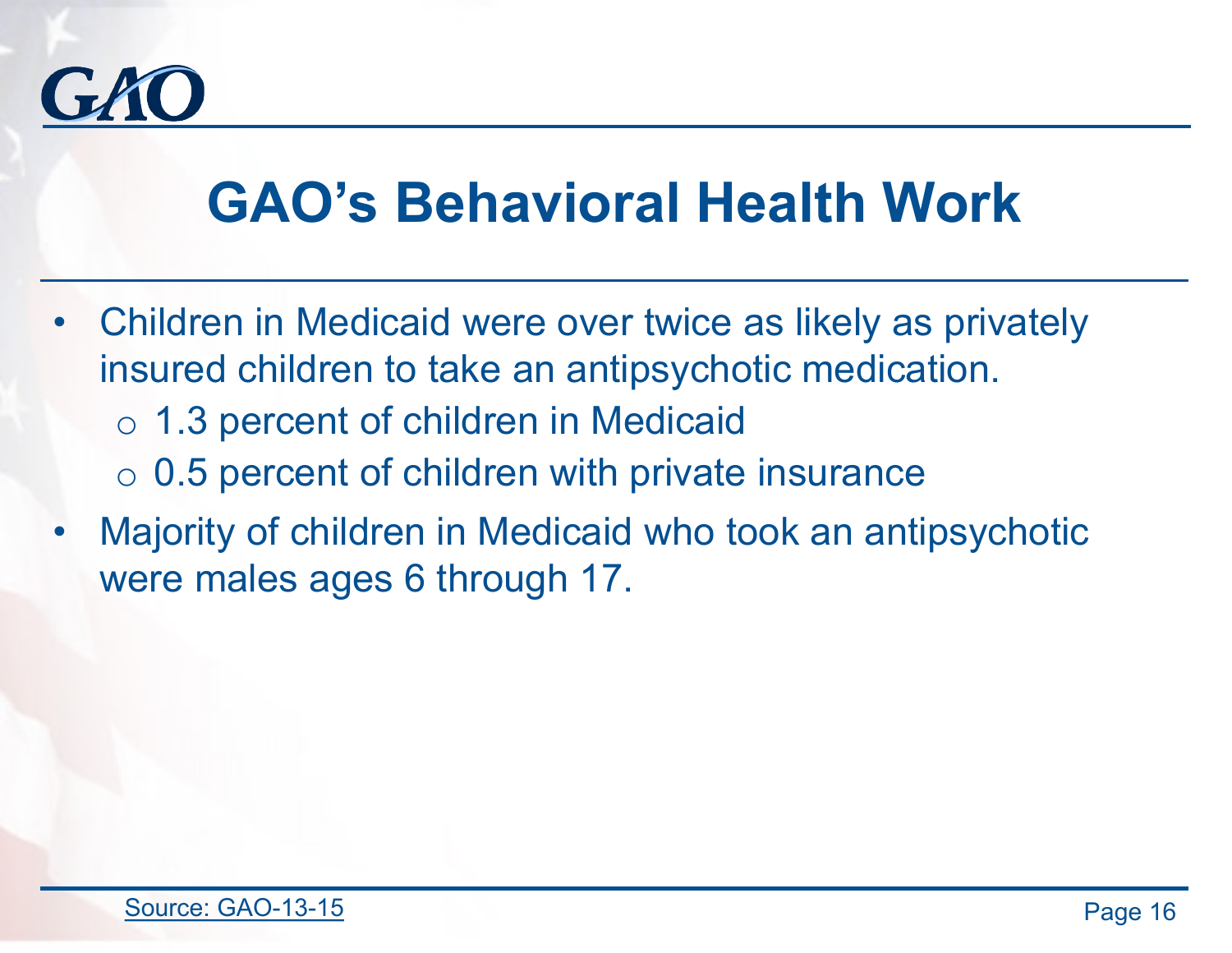

- Of children in Medicaid who took a psychotropic medication
	- o 61 percent did not receive psychosocial therapy or counseling in the same year
	- o 26 percent had no mental health-related visits in the same year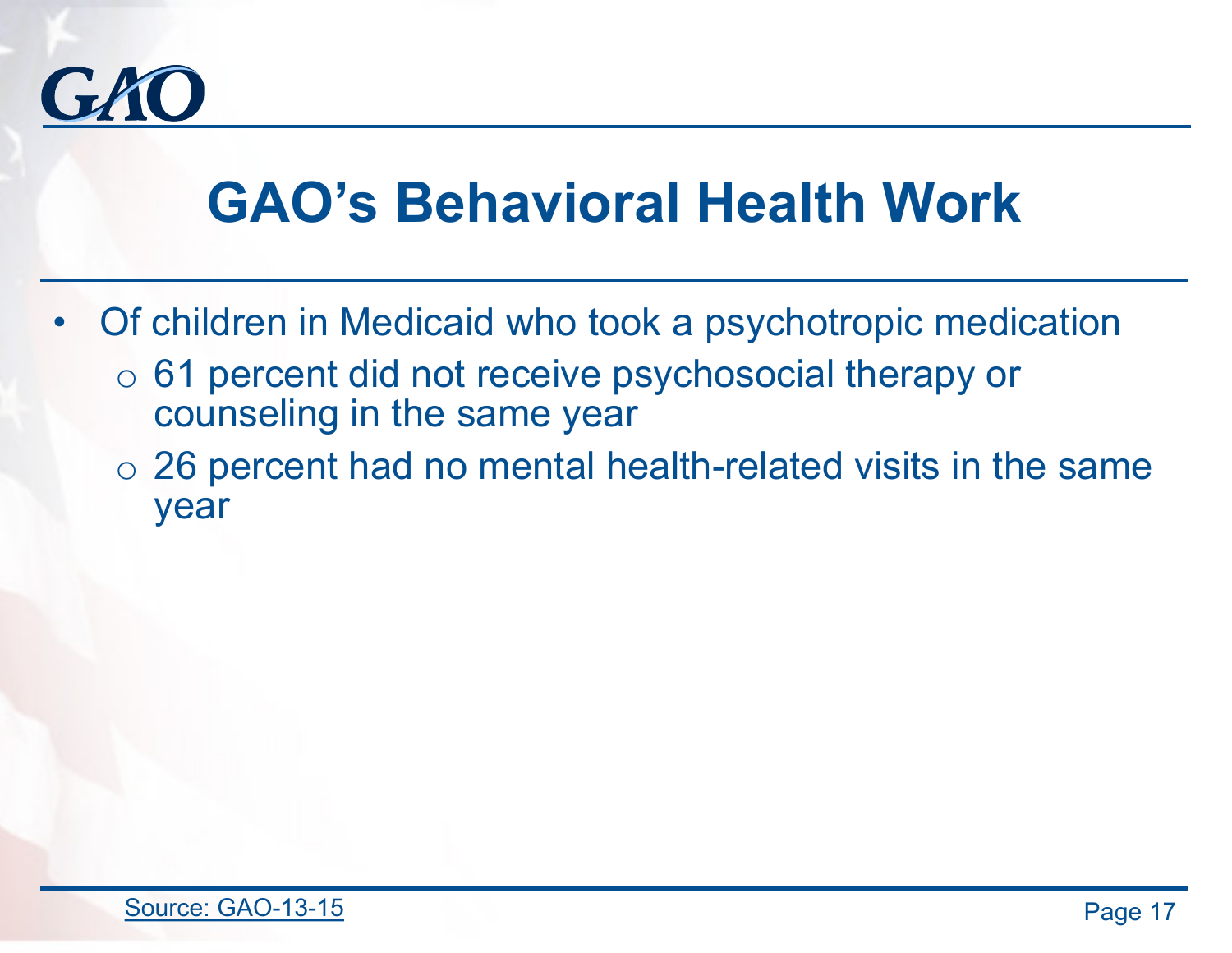

### Medicaid Expansion: Treatment Options

- Beginning January 1, 2014, states had the option to expand Medicaid eligibility with an enhanced federal match.
- States that chose to expand Medicaid were required to provide enrollees with plans that included behavioral health treatment.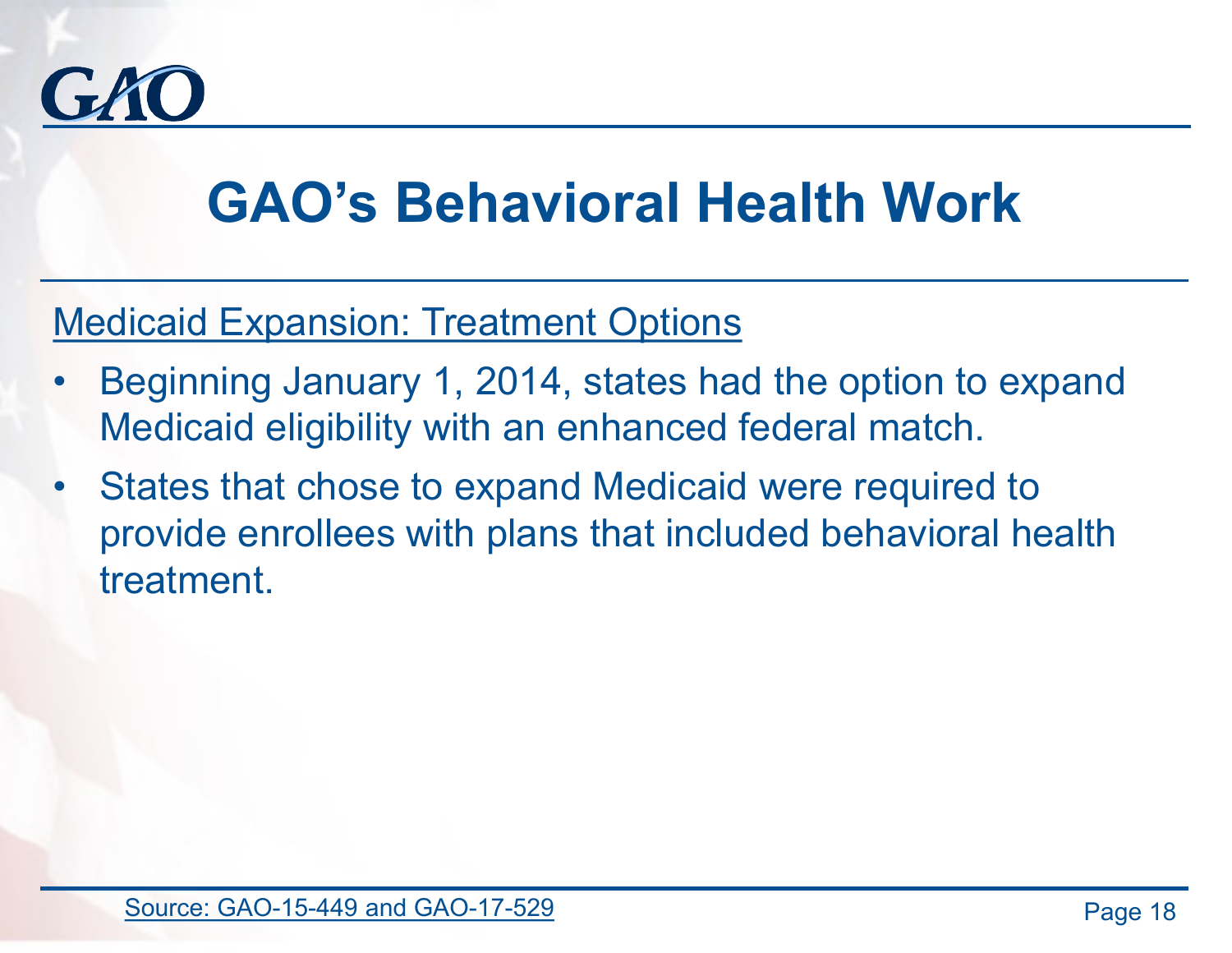

### **Selected States' Coverage of Behavioral Health Benefits for Newly Eligible Medicaid Enrollees in 2014**

| <b>Delivery systems</b> |                                    |                                                         |                                                         |                                                                                     |  |  |
|-------------------------|------------------------------------|---------------------------------------------------------|---------------------------------------------------------|-------------------------------------------------------------------------------------|--|--|
| <b>State</b>            | <b>Physical health</b><br>services | <b>Mental health</b><br>services                        | <b>Substance use</b><br>services                        | <b>Behavioral health</b><br>prescription drugs                                      |  |  |
| Connecticut             | Fee-for-service (FFS)              | FFS; contracted<br>separately from<br>physical services | FFS; contracted<br>separately from<br>physical services | FFS; contracted<br>separately from<br>physical and<br>behavioral health<br>services |  |  |
| Kentucky                | Managed care (MC)                  | <b>MC</b>                                               | <b>MC</b>                                               | МC                                                                                  |  |  |
| Maryland                | <b>MC</b>                          | Carved out; FFS                                         | <b>MC</b>                                               | Carved out; FFS                                                                     |  |  |
| Michigan                | <b>MC</b>                          | Carved out; limited<br>benefit plan                     | Carved out; limited<br>benefit plan                     | Carved out; FFS                                                                     |  |  |
| <b>Nevada</b>           | FFS and MC                         | FFS and MC                                              | FFS and MC                                              | FFS and MC                                                                          |  |  |
| West Virginia           | <b>FFS</b>                         | <b>FFS</b>                                              | <b>FFS</b>                                              | FFS; contracted<br>separately from<br>physical and<br>behavioral health<br>services |  |  |

Source: GAO analysis of information from state Medicaid programs. | GAO-15-449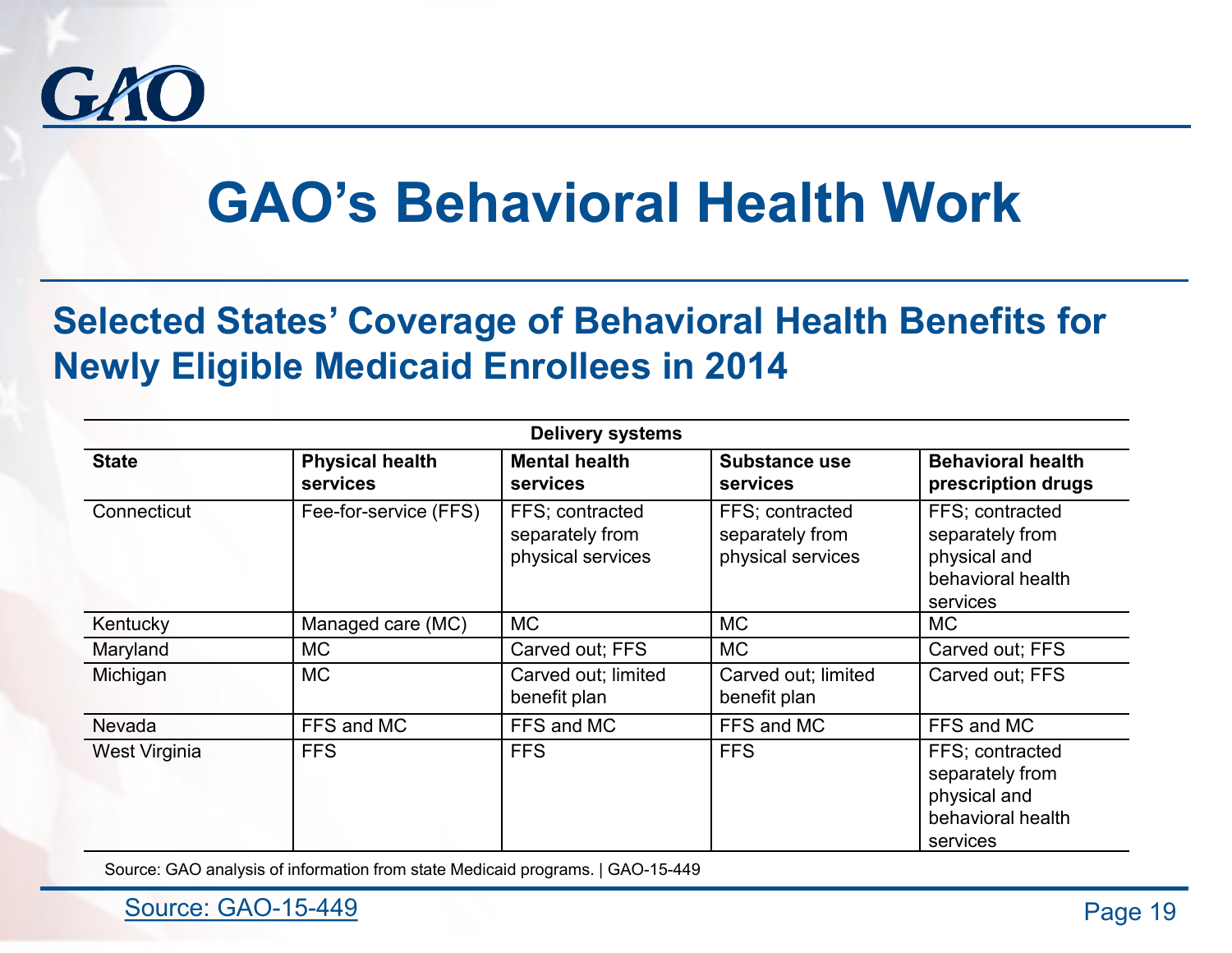

- Officials from our sample of expansion states generally reported that the Medicaid expansion resulted in greater availability of behavioral health treatments.
- Officials from our sample of expansion states reported some access concerns for new Medicaid enrollees, including o behavioral health professional shortages, and o expansion-related budget reductions.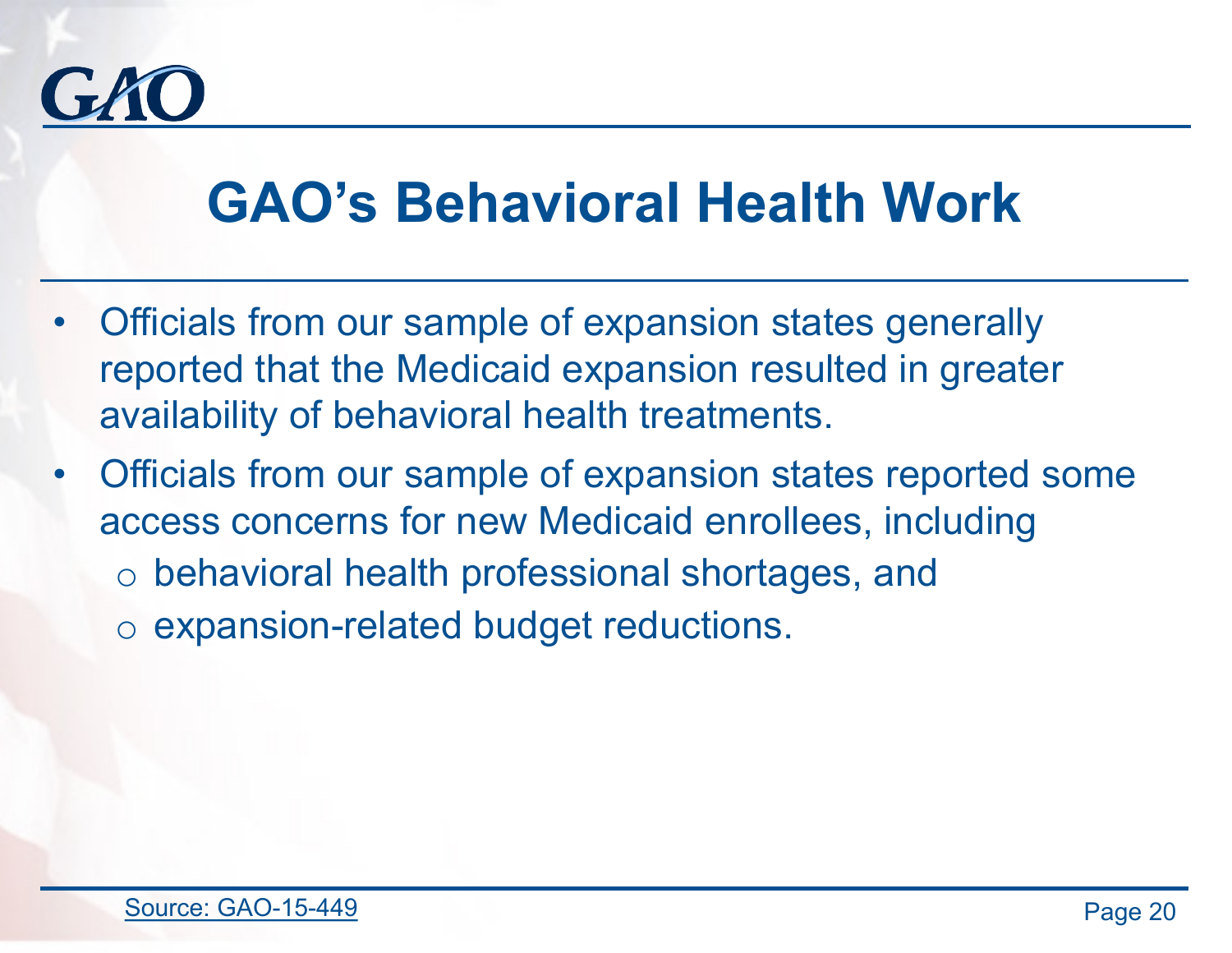

- GAO also examined behavioral health treatment in four nonexpansion states.
- Non-expansion states prioritized care for the most serious behavioral health needs.
- Priority populations included
	- o individuals with serious mental illness,
	- o individuals in crisis,
	- o pregnant women, and
	- o individuals using intravenous drugs.
	- Three of four states maintained waiting lists for more modest behavioral health needs.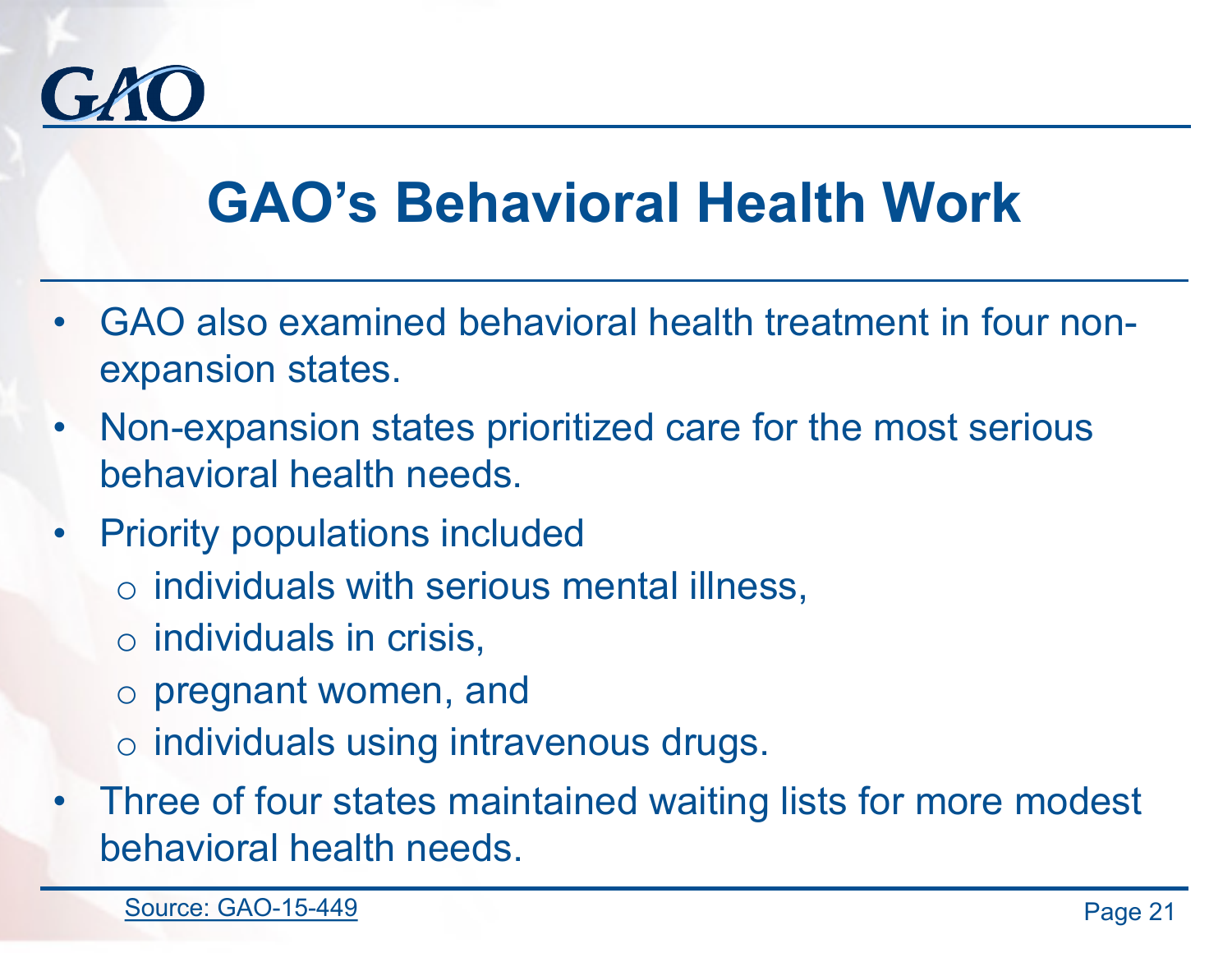

### Medicaid Expansion: Behavioral Health Treatment Use

#### **Characteristics of Selected Medicaid Expansion States**



- lowa
- 2014 Medicaid expansion enrollment: 121,275
- Newly eligible under expansion: 93%
- . Population demographics: 64% urban, 36% rural



#### Washington

- · 2014 Medicaid expansion enrollment: 507,469
- · Newly eligible under expansion: 97%
- · Population demographics: 84% urban, 16% rural



#### **New York**

- 2014 Medicaid expansion enrollment: 1,494,419
- Newly eligible under expansion: 14%
- · Population demographics: 88% urban, 12% rural



#### **West Virginia**

- 2014 Medicaid expansion enrollment: 154,292
- Newly eligible under expansion: 100%
- Population demographics: 49% urban, 51% rural

Sources; Centers for Medicare & Medicaid Services (CMS) and U.S. Census Bureau (data); Map Resources (map). | GAO-17-529

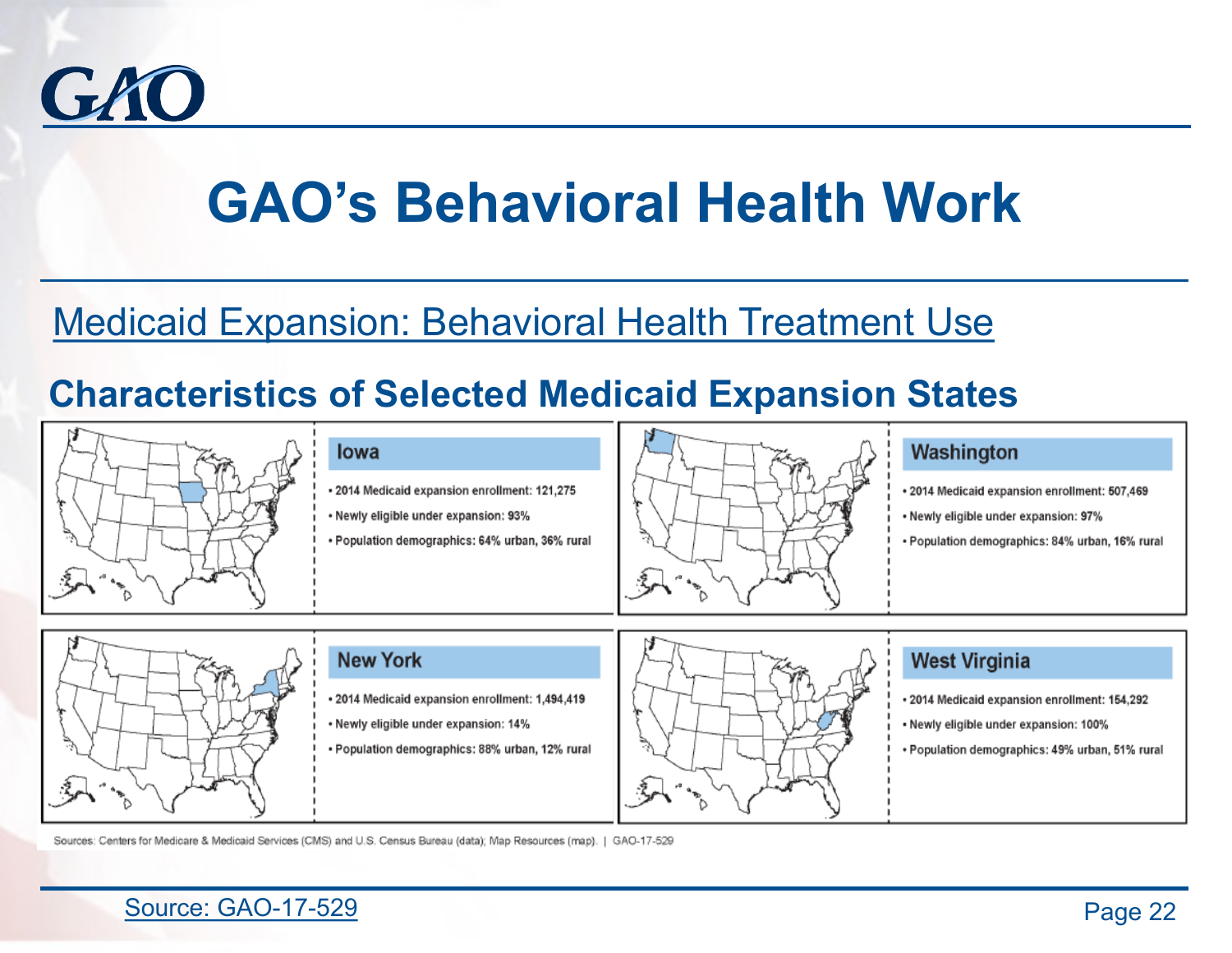

### **Coverage of Behavioral Health Benefits for Medicaid Expansion Enrollees in Selected States, 2014**

| <b>Delivery systems</b> |                                                             |                                       |                                                                          |                                                |  |
|-------------------------|-------------------------------------------------------------|---------------------------------------|--------------------------------------------------------------------------|------------------------------------------------|--|
| <b>State</b>            | <b>Physical health services</b>                             | <b>Mental health services</b>         | Substance use services                                                   | <b>Behavioral health</b><br>prescription drugs |  |
| lowa                    | Fee-for-service or managed Carved out; managed care<br>care |                                       | Carved out; managed care                                                 | Fee-for-service                                |  |
| New York                | Managed care                                                | service                               | Partially carved out; fee-for- Partially carved out; fee-for-<br>service | Managed care                                   |  |
| Washington              | Managed care                                                | Partially carved out;<br>managed care | Managed care                                                             | Managed care                                   |  |
| West Virginia           | Fee-for-service                                             | Fee-for-service                       | Fee-for-service                                                          | Fee-for-service                                |  |

Source: GAO interviews with state officials and analysis of state Medicaid programs. | GAO-17-529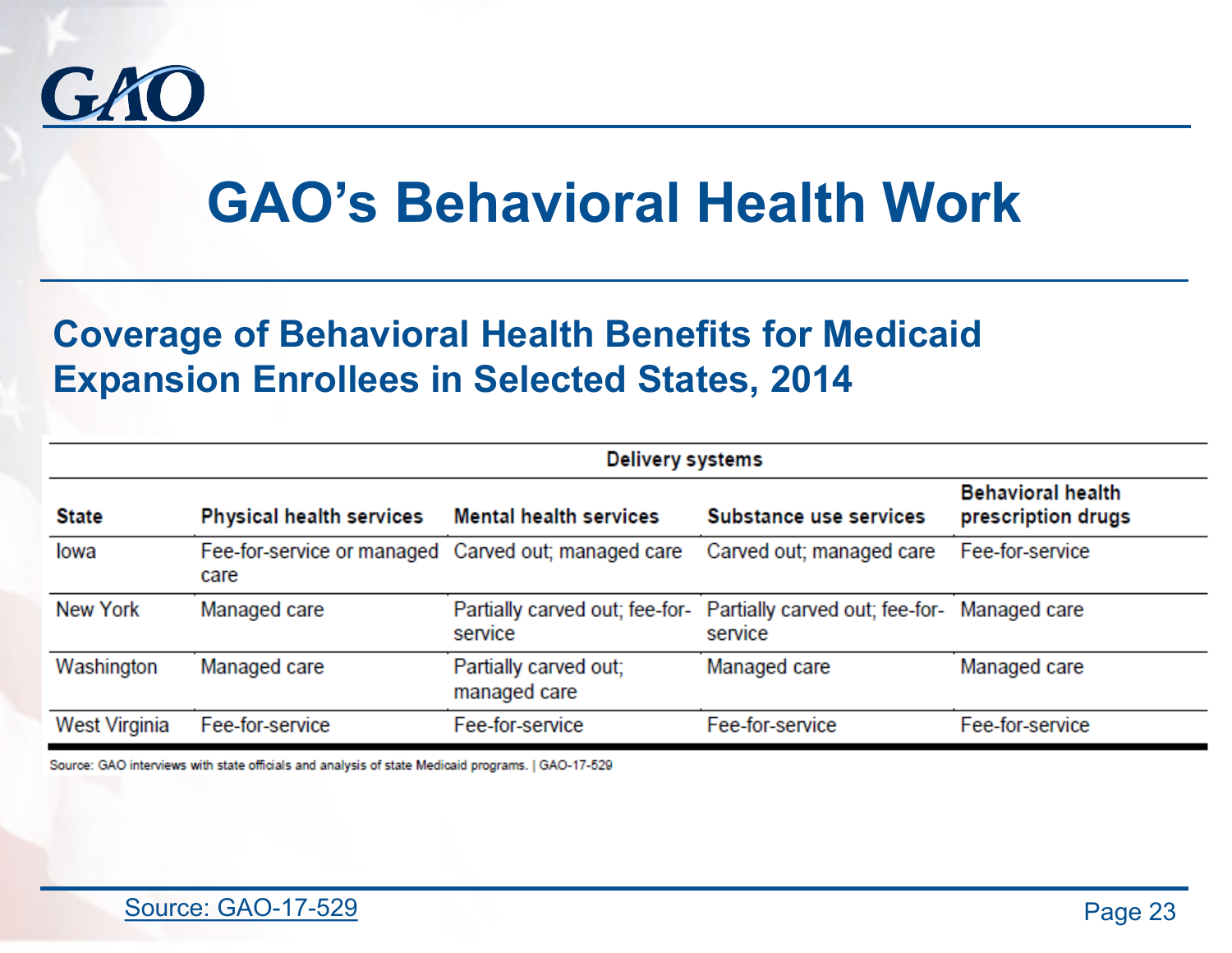

- In selected states, 17 to 25 percent of Medicaid expansion enrollees had a behavioral health diagnosis.
	- o 11 to 20 percent were diagnosed with mental health conditions.
	- o 6 to 8 percent were diagnosed with substance use conditions.

**Percentage of expansion enrollees**

|                                                 | (number of expansion enrollees)                                                                                |    |    |    |  |  |  |
|-------------------------------------------------|----------------------------------------------------------------------------------------------------------------|----|----|----|--|--|--|
| Type of behavioral health diagnosis             | <b>New York</b><br>Washington<br><b>West Virginia</b><br><b>lowa</b><br>(566, 193)<br>(1,759,414)<br>(131,967) |    |    |    |  |  |  |
| Any behavioral health diagnosis                 | 25                                                                                                             |    | 24 | 24 |  |  |  |
| Mental health diagnosis                         | 20                                                                                                             | 11 |    | 20 |  |  |  |
| Substance use condition diagnosis               | 8                                                                                                              |    |    | 6  |  |  |  |
| Opioid abuse/dependence diagnosis               |                                                                                                                |    |    |    |  |  |  |
| Both mental health and substance use conditions | 5                                                                                                              |    |    |    |  |  |  |

Source: GAO analysis of Medicaid program data. | GAO-17-529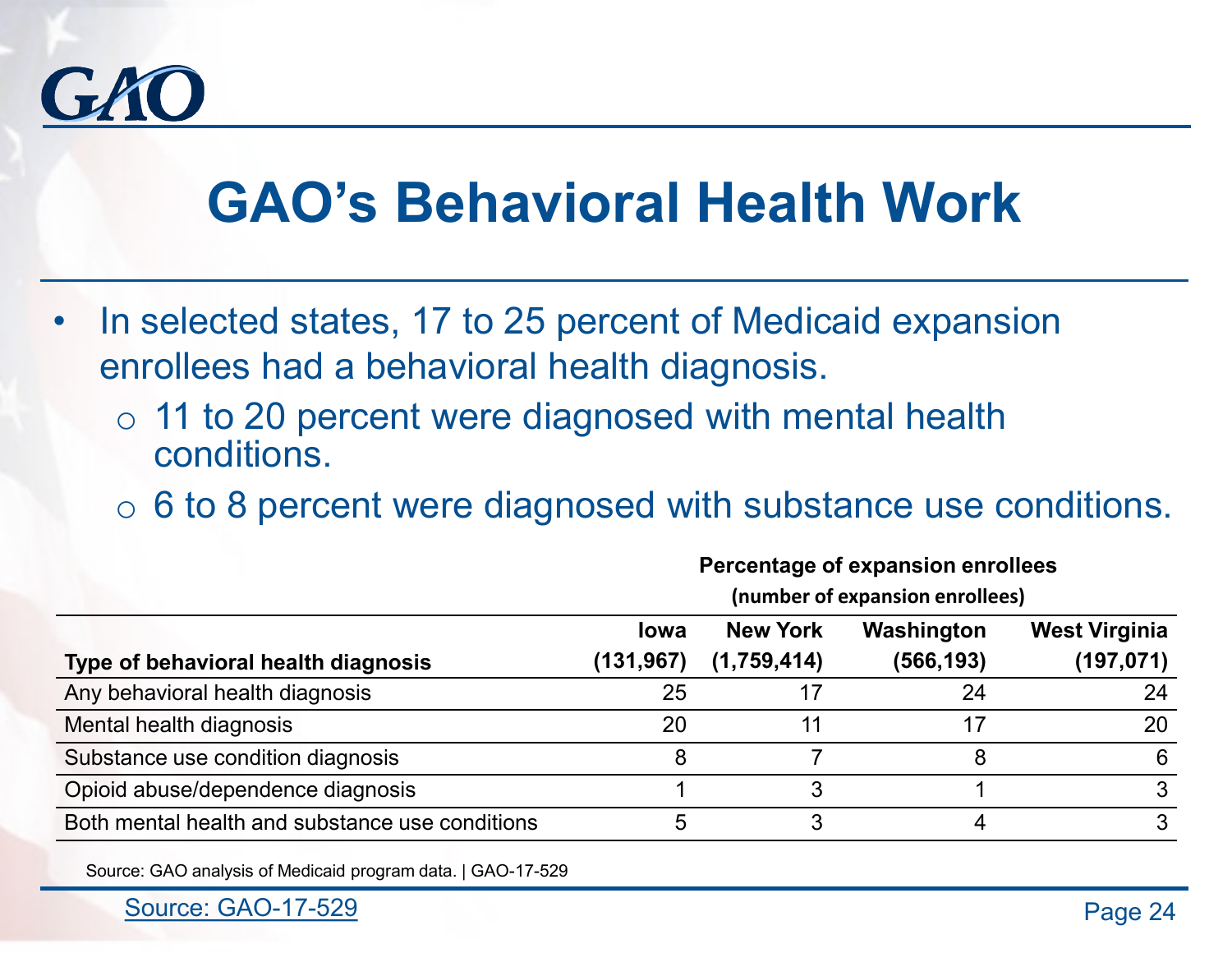



- Distribution of Medicaid expansion enrollees with diagnosed behavioral health conditions by age and gender was generally similar.
- However, geographic location varied.

Source: GAO-17-529 Page 25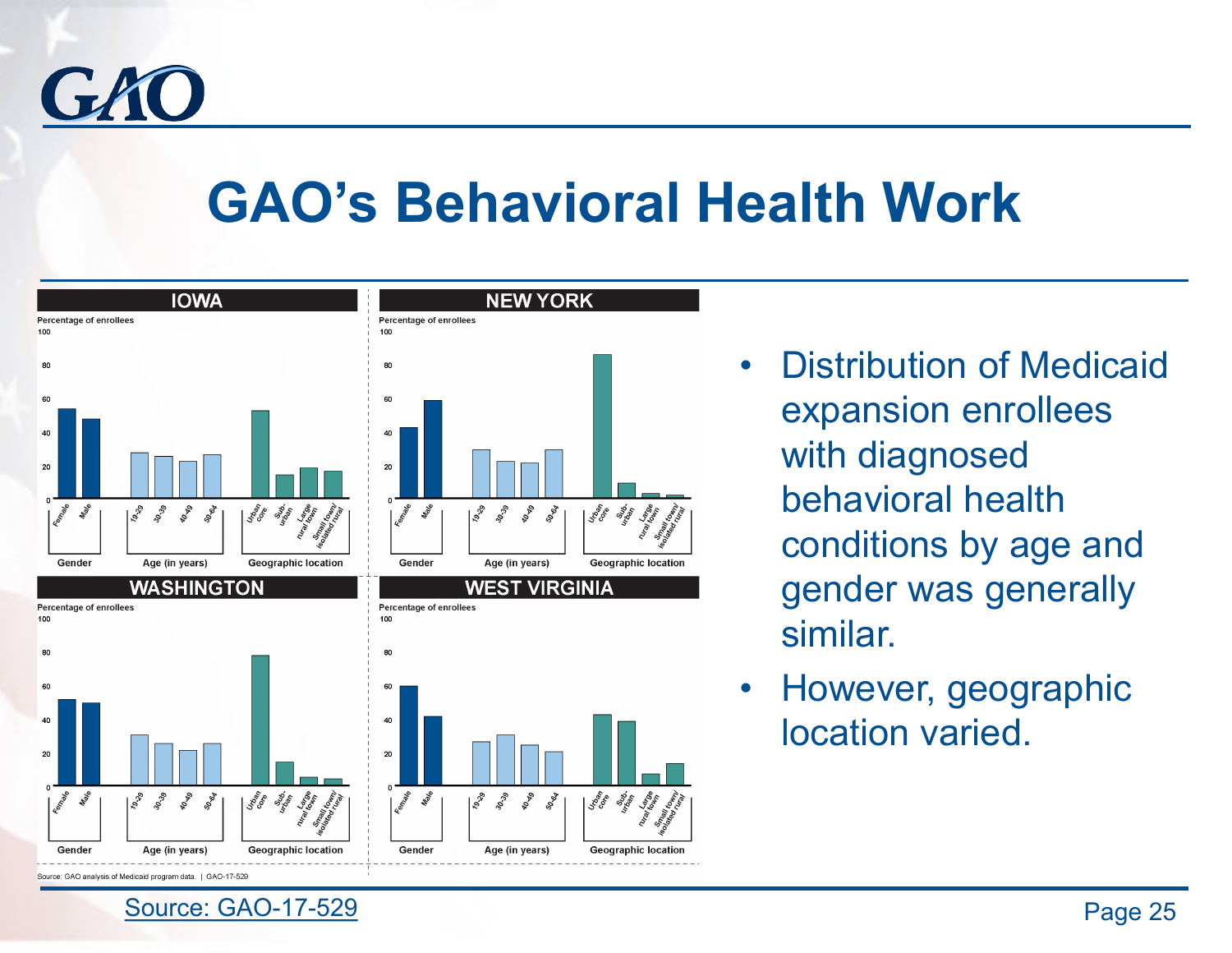

- Use of behavioral health treatment ranged from 20 to 34 percent of Medicaid expansion enrollees.
- Rates of behavioral health prescription drug use were higher than the use of services across selected states.

|                                     | Percentage of expansion enrollees |                 |            |                      |  |  |  |
|-------------------------------------|-----------------------------------|-----------------|------------|----------------------|--|--|--|
|                                     | (number of expansion enrollees)   |                 |            |                      |  |  |  |
|                                     | lowa                              | <b>New York</b> | Washington | <b>West Virginia</b> |  |  |  |
| Type of behavioral health treatment | (85, 669)                         | (1, 222, 309)   | (399, 785) | (132, 137)           |  |  |  |
| Any behavioral health treatment*    | 34                                | 20              | 26         | 33                   |  |  |  |
| <b>Behavioral health services</b>   | 16                                | 13              | 9          |                      |  |  |  |
| Behavioral health drugs             | 30                                | 16              | 23         | 31                   |  |  |  |
| Both services and drugs             | 12                                | 8               |            | 9                    |  |  |  |

\*Any behavioral health treatment refers to the receipt of behavioral health services, behavioral health prescription drugs, or both. Source: GAO analysis of Medicaid program data. | GAO-17-529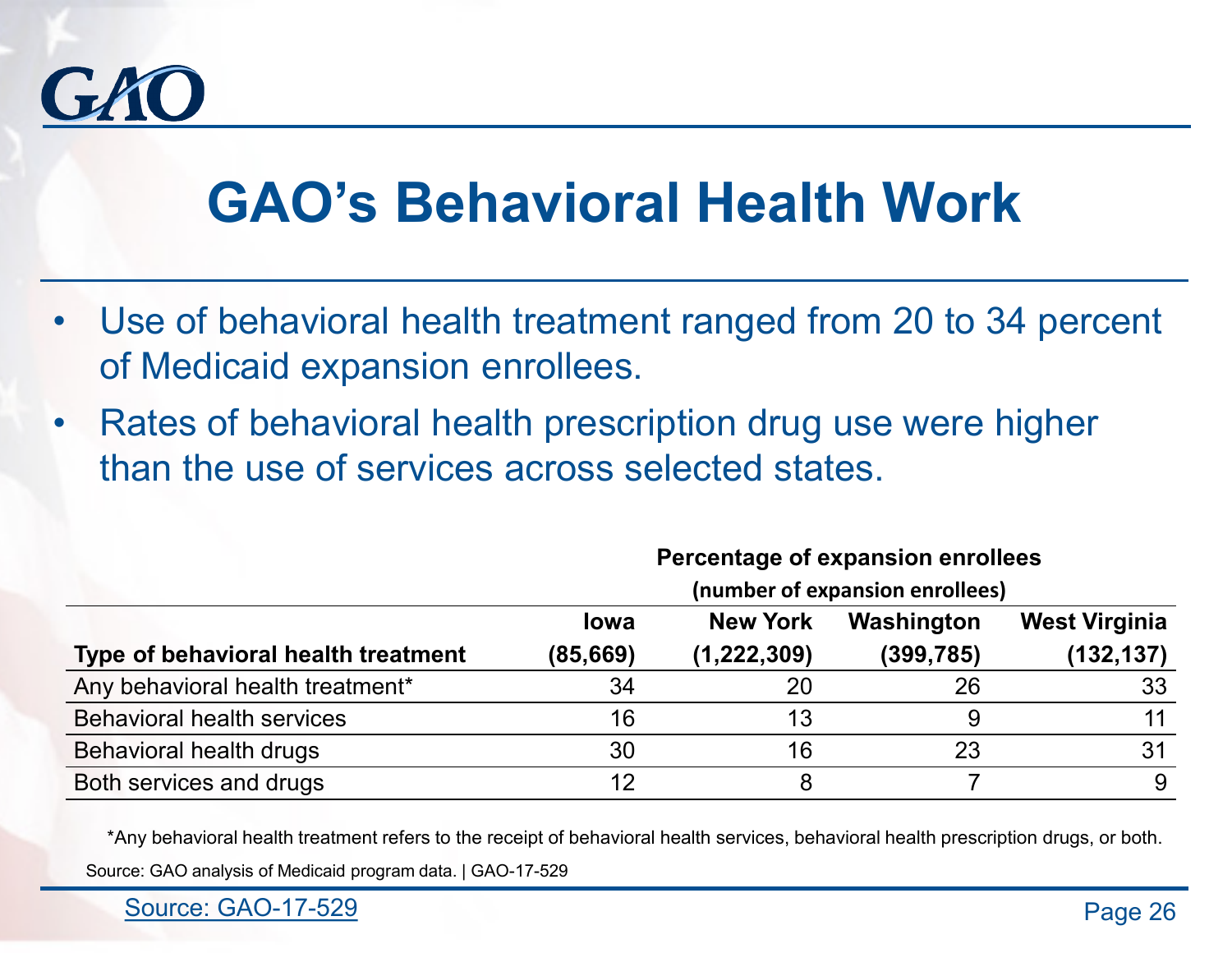

- 9 to 16 percent of Medicaid expansion enrollees used a behavioral health service in the selected states.
- Psychotherapy and diagnostic services were the two most commonly used among expansion enrollees.



Source: GAO analysis of Medicaid program data. | GAO-17-529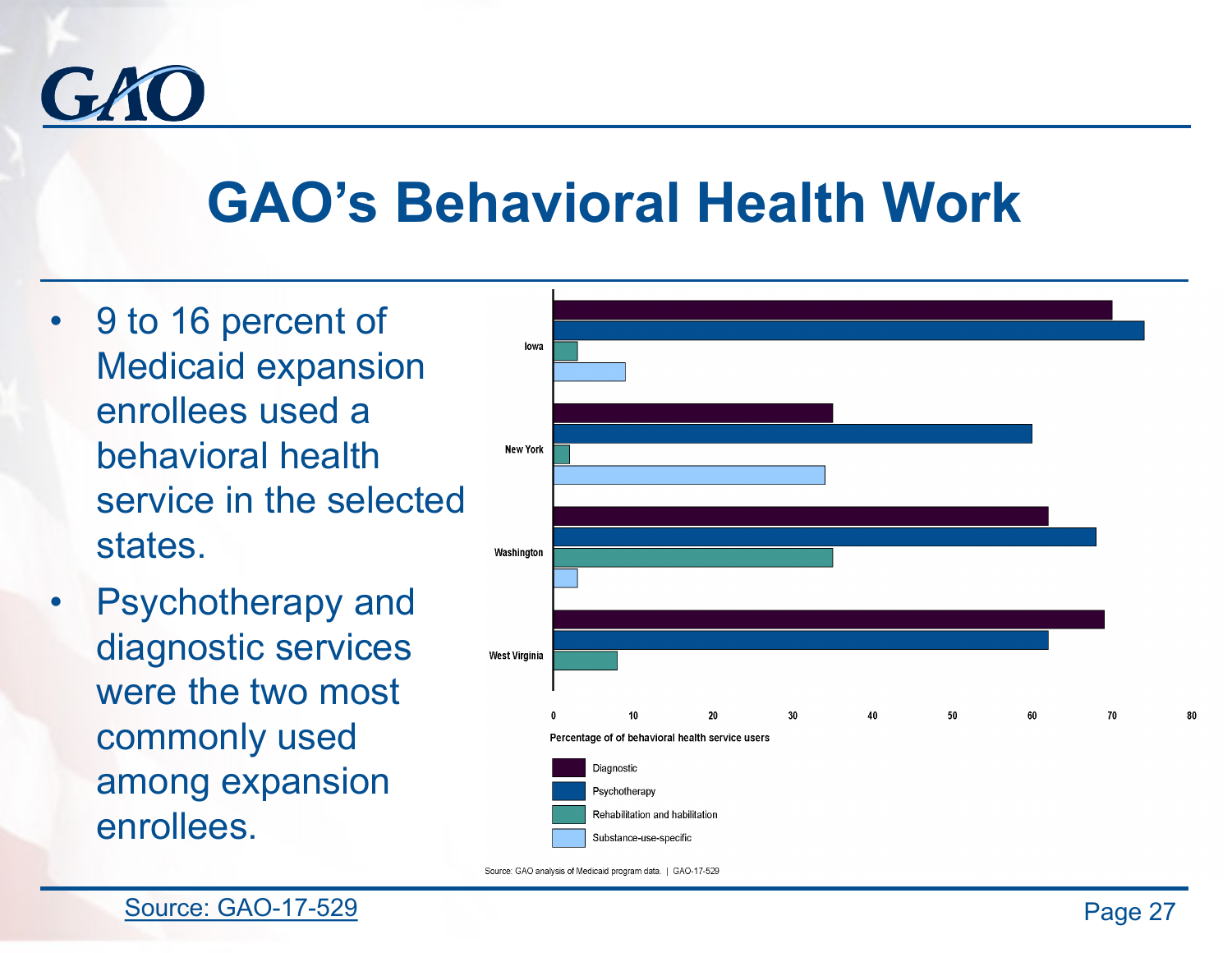

• Up to 3 times as many Medicaid expansion enrollees with a behavioral health diagnosis had an emergency room visit compared with expansion enrollees without such a diagnosis.  $\circ$  (42 to 57 percent compared with 13 to 32 percent)

| <b>Emergency room visits by enrollee type</b>              | <b>lowa</b> | <b>New York</b> | Washington | <b>West Virginia</b> |
|------------------------------------------------------------|-------------|-----------------|------------|----------------------|
| Percent of expansion enrollees who had an emergency        |             |                 |            |                      |
| room visit (number of enrollees)                           |             |                 |            |                      |
| For enrollees with a diagnosed behavioral health condition | 54          | 42              | 51         | 57                   |
|                                                            | (14, 265)   | (103,333)       | (56, 683)  | (21,064)             |
| For enrollees without a diagnosed behavioral health        | 22          | 13              | 18         | 32                   |
| condition                                                  | (13, 313)   | (125,607)       | (52, 737)  | (30, 348)            |
| Number of emergency room visits per user per year          |             |                 |            |                      |
| For enrollees with a diagnosed behavioral health condition | 6           | 3               | 6          | 6                    |
| For enrollees without a diagnosed behavioral health        | 4           | 2               | 4          | 4                    |
| condition                                                  |             |                 |            |                      |

Source: GAO analysis of Medicaid program data. | GAO-17-529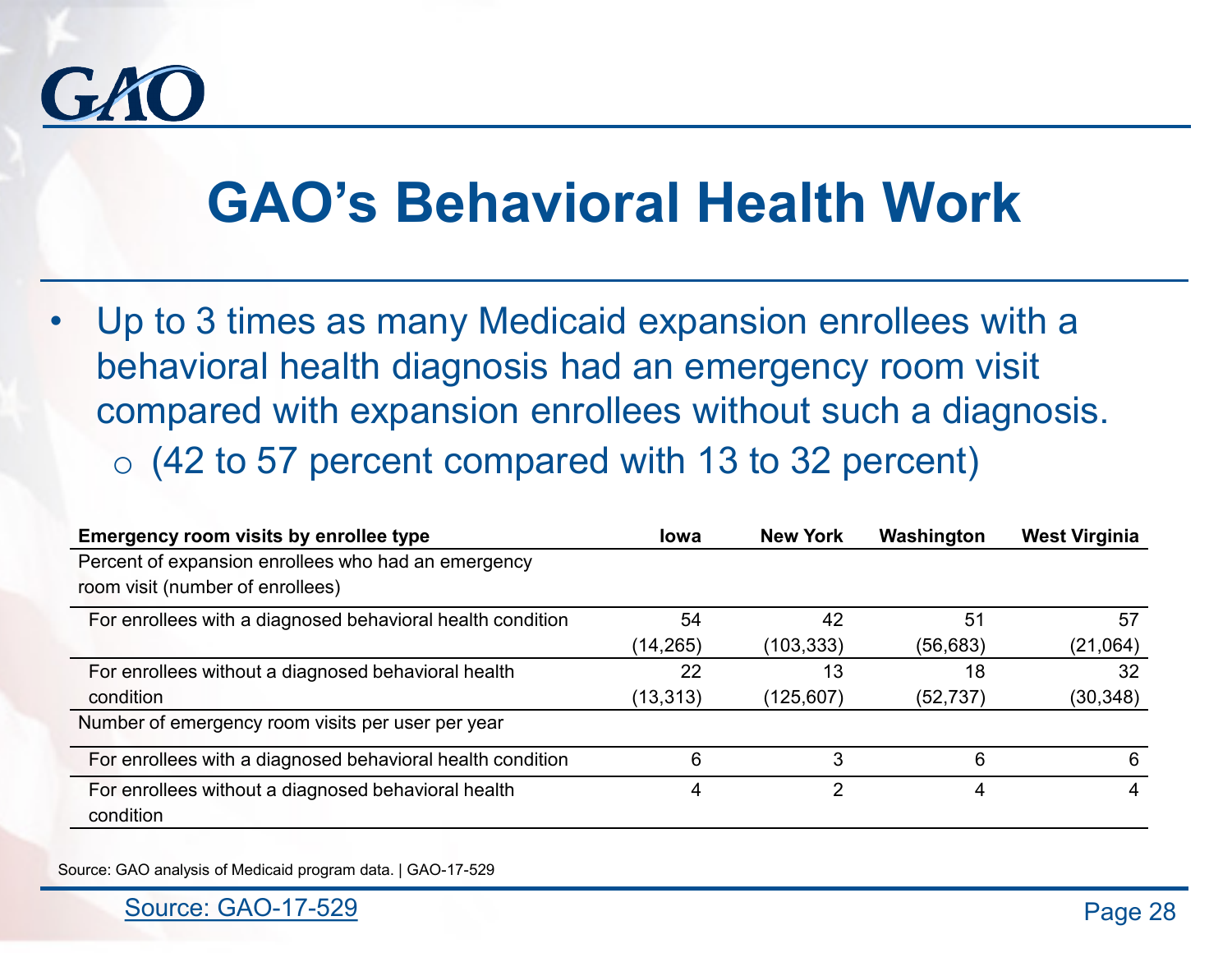

• Among Medicaid expansion enrollees who used a behavioral health drug, antidepressants were the most commonly used category.





Percentage of enrollees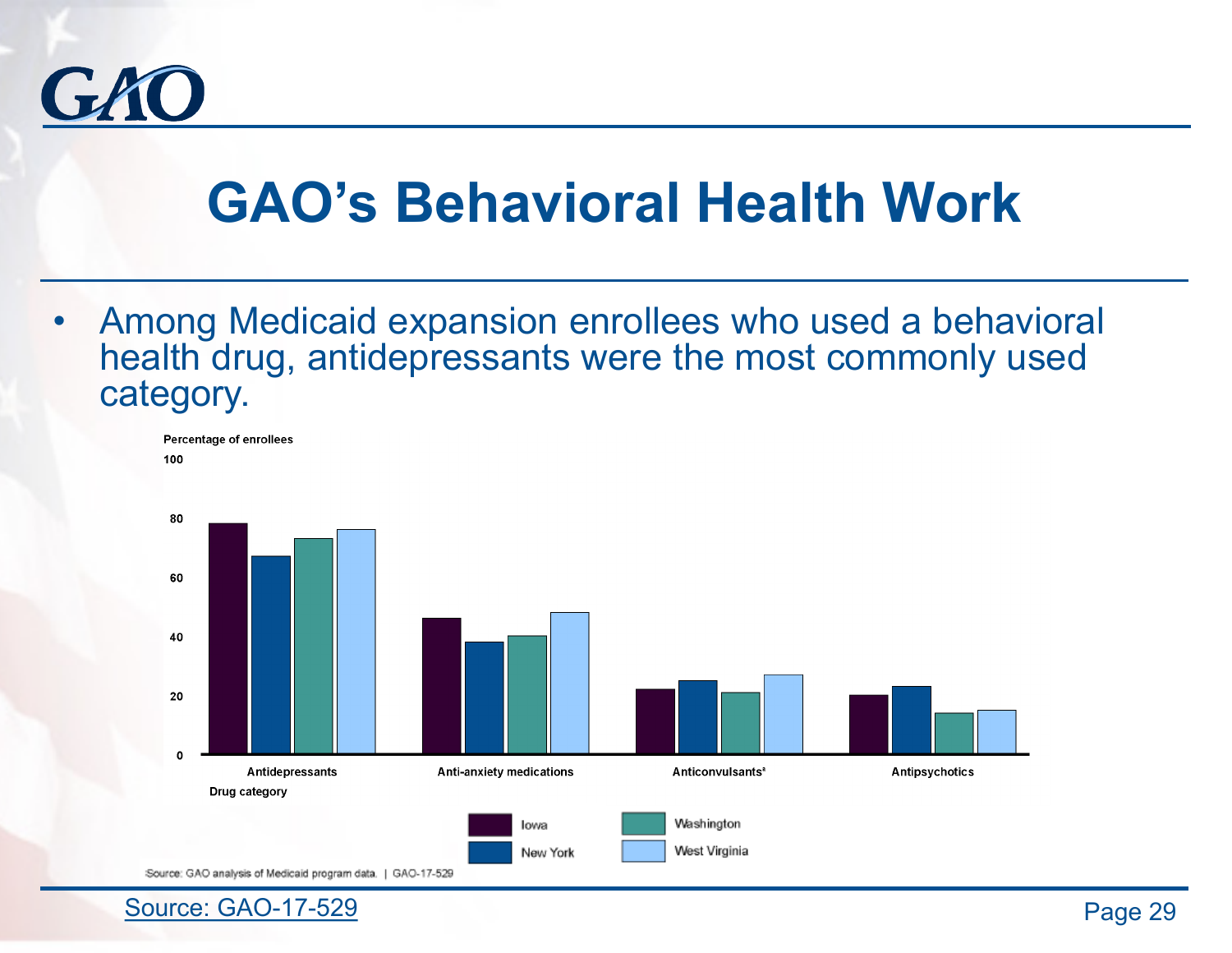

• The use of opioid pain medications was generally higher among Medicaid enrollees diagnosed with opioid abuse or dependence compared with all other expansion enrollees.

**Use of Opioid Pain Medications among Medicaid Expansion Enrollees Diagnosed with Opioid Abuse or Dependence Compared with All Other Expansion Enrollees, 2014**

| <b>Expansion population</b>                  | Percentage of enrollees with an opioid prescription |            |            |                      |  |  |
|----------------------------------------------|-----------------------------------------------------|------------|------------|----------------------|--|--|
|                                              | (number of enrollees")                              |            |            |                      |  |  |
|                                              | lowa                                                | New York   | Washington | <b>West Virginia</b> |  |  |
| Expansion enrollees diagnosed with opioid 44 |                                                     | 24         | 48         | 28                   |  |  |
| abuse or dependence                          | (370)                                               | (10, 102)  | (3,287)    | (1,338)              |  |  |
| All other expansion enrollees <sup>®</sup>   | 27                                                  | 13         | 26         | 35                   |  |  |
|                                              | (23, 165)                                           | (155, 191) | (103, 240) | (44, 740)            |  |  |

#### Source: GAO analysis of Medicaid program data. | GAO 17-529

Notes: Percentages are weighted by enrollees' length of enrollment in 2014. The number of enrollees is expressed as person years, which is the total number of enrollment months divided by 12. All other expansion enrollees comprises all expansion enrollees without an outpatient service with a recorded diagnosis of opioid abuse or dependence.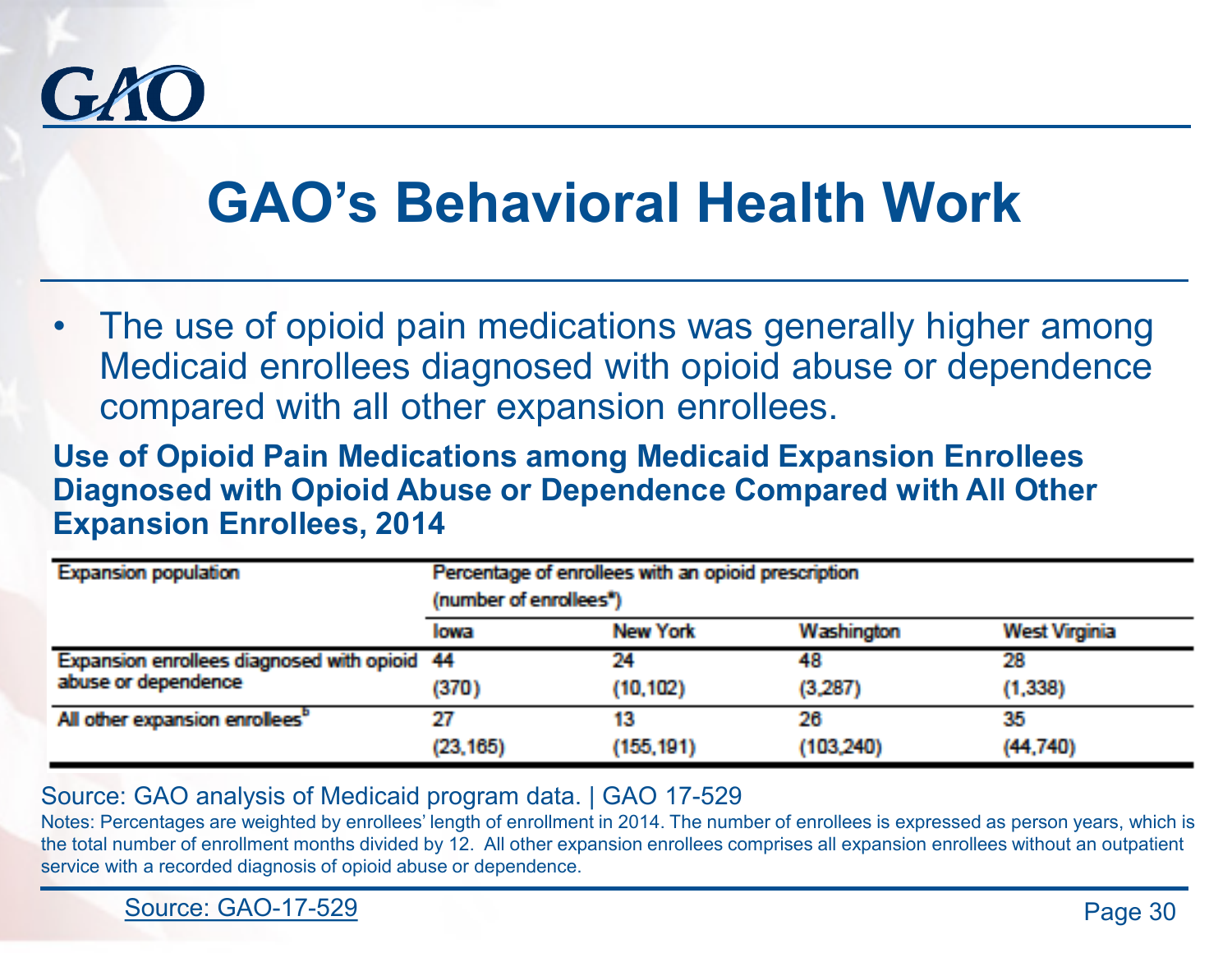

### Additional GAO Work on Opioids

**Prescription pain reliever abuse, diversion, and overdose**

- [GAO-04-110](https://www.gao.gov/products/GAO-04-110): OxyContin Abuse and Diversion
- [GAO-09-341](https://www.gao.gov/products/GAO-09-341): Methadone-Associated Overdose Deaths
- [GAO-12-115](https://www.gao.gov/products/GAO-12-115): Prescription Pain Reliever Abuse **Prenatal opioid use and infants with neonatal abstinence syndrome**
- [GAO-15-203:](https://www.gao.gov/products/GAO-15-203) Prenatal Opioid Use and Newborn Health
- [GAO-18-32:](https://www.gao.gov/products/GAO-18-32) Newborn Health: Federal Action Needed to Address Neonatal Abstinence Syndrome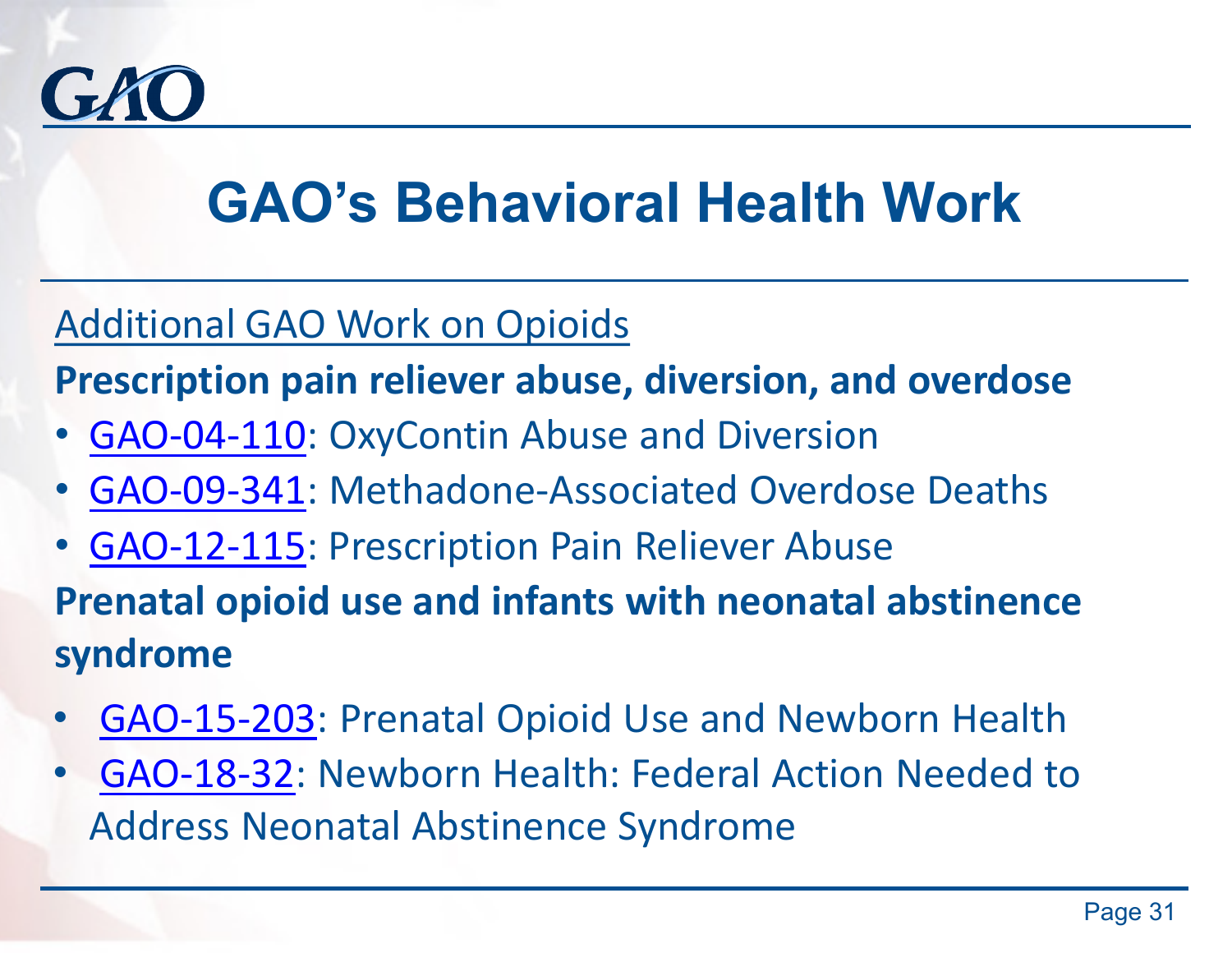

### Additional GAO Work on Opioids

**Medication-assisted treatment for opioid use disorder** 

- [GAO-16-833](https://www.gao.gov/products/GAO-16-833): Factors Affecting Medication-Assisted Treatment Access
- [GAO-18-44](https://www.gao.gov/products/GAO-18-44): HHS Efforts to Expand Access to Medication-Assisted Treatment
- **Opioid prescribing patterns and oversight**
- [GAO-18-15](https://www.gao.gov/products/GAO-18-15): Oversight to Reduce the Risk of Harm in Medicare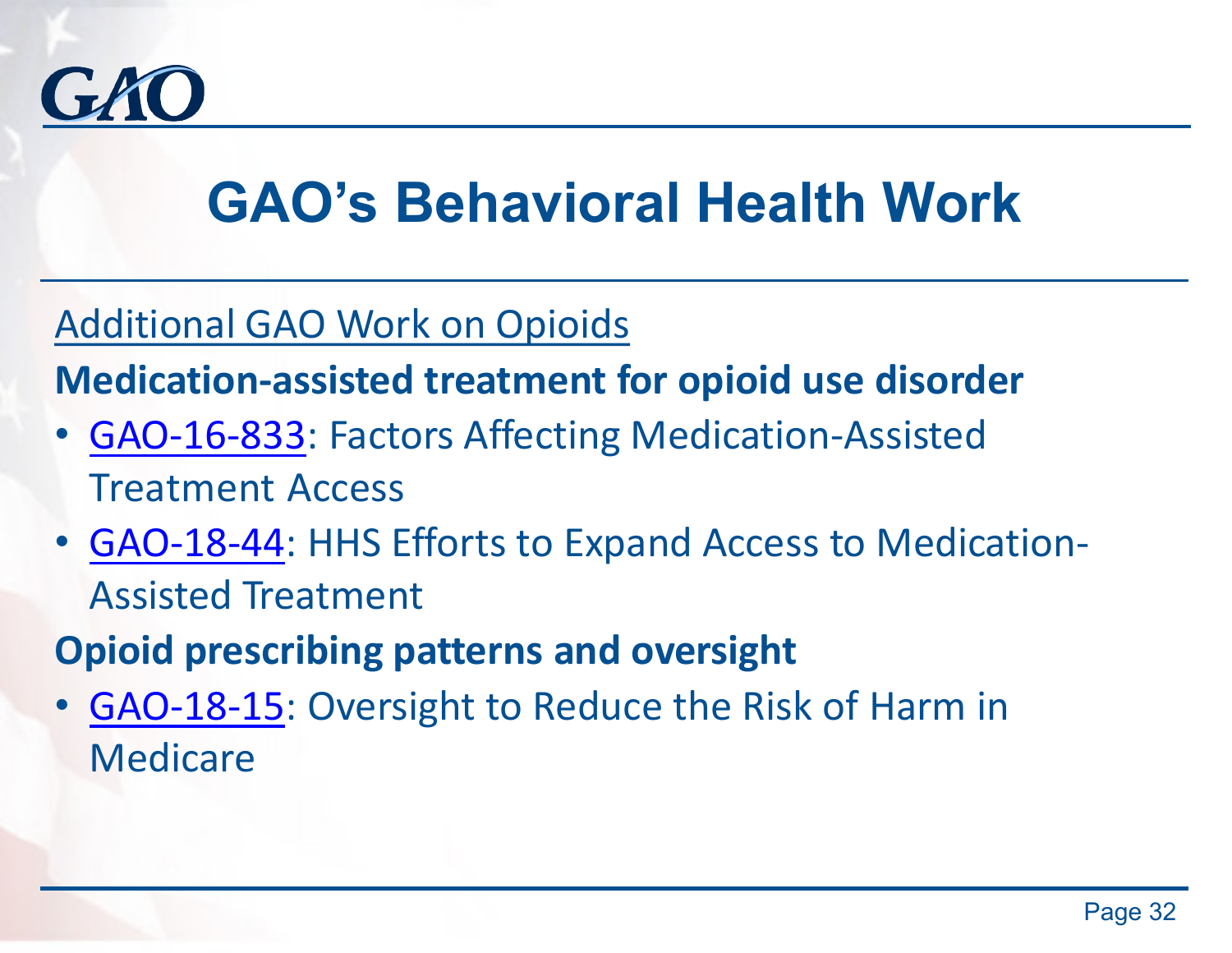# GAL

# **Special Considerations for Auditing Behavioral Health Programs**

- Heavily funded and administered by states and localities.
- Behavioral health diagnoses are associated with greater medical costs and utilization.
- Behavioral health delivery can be fragmented, as can funding and oversight.
- There are few objective measurements for diagnosing behavioral health conditions or documenting response to treatment; identifying what is "evidence-based" can be tricky.
- Data issues can limit the kinds of analyses that can be done; recommendations may target data as the first step to better oversight.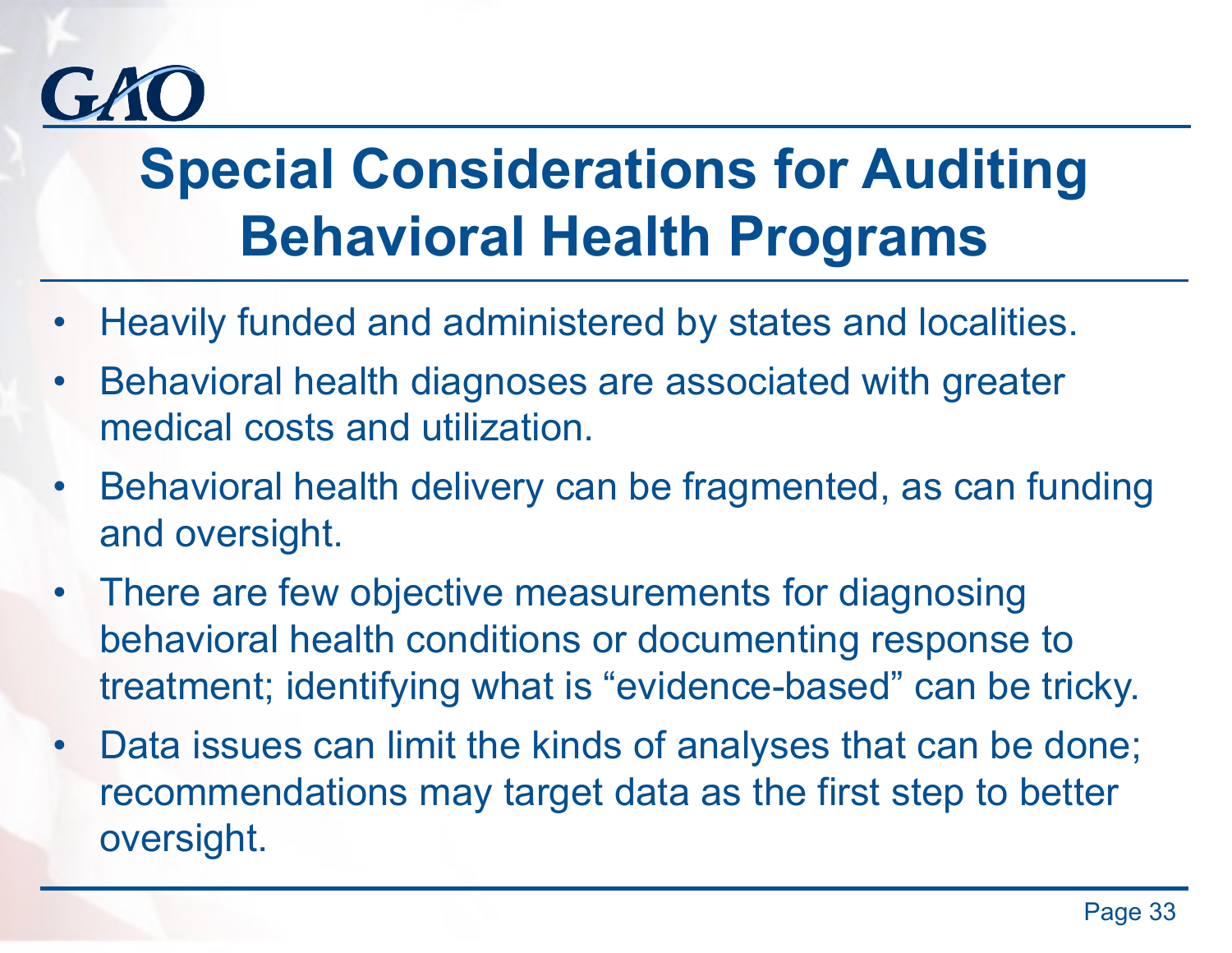

# **Work Coming Soon**

- Substance Abuse among Adolescents and Young Adults *Newly released: GAO-18-606*
- VA Mental Health Drug Therapy
- Peer Support Specialist Programs in States Funded by the Substance Abuse and Mental Health Services Administration
- Untreated Behavioral Health Conditions
- Opioid Public Health Emergency Declaration